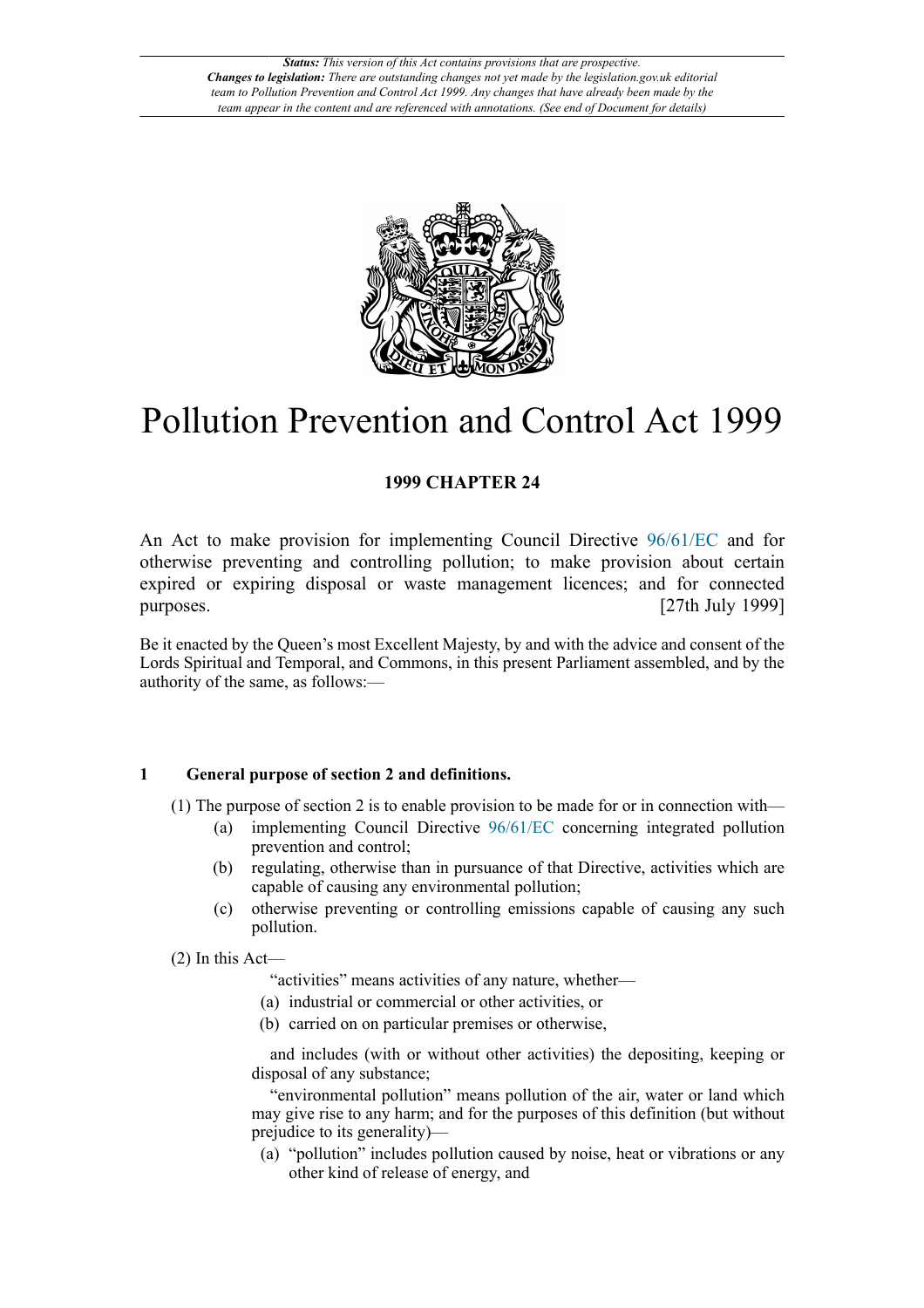- (b) "air" includes air within buildings and air within other natural or manmade structures above or below ground.
- (3) In the definition of "environmental pollution" in subsection (2), "harm" means—
	- (a) harm to the health of human beings or other living organisms;
	- (b) harm to the quality of the environment, including—
		- (i) harm to the quality of the environment taken as a whole,
		- (ii) harm to the quality of the air, water or land, and
		- (iii) other impairment of, or interference with, the ecological systems of which any living organisms form part;
	- (c) offence to the senses of human beings;
	- (d) damage to property; or
	- (e) impairment of, or interference with, amenities or other legitimate uses of the environment (expressions used in this paragraph having the same meaning as in Council Directive [96/61/EC\)](http://www.opsi.gov.uk/legislation/european/directive/1996/0061).

## **2 Regulation of polluting activities.**

- (1) The Secretary of State may by regulations make provision for any of the purposes listed in Part I of Schedule 1; and Part II of that Schedule has effect for supplementing Part I.
- (2) In accordance with subsection (1) of section 1, the provision which may be made by regulations under this section is provision for or in connection with any of the matters mentioned in paragraphs (a) to  $(c)$  of that subsection.
- (3) Regulations under this section may—
	- (a) contain such consequential, incidental, supplementary, transitional or saving provisions (including provisions amending, repealing or revoking enactments) as the Secretary of State considers appropriate; and
	- (b) make different provision for different cases, including different provision in relation to different persons, circumstances, areas or localities.
- (4) Before making any regulations under this section, the Secretary of State shall consult—
	- (a) the Environment Agency if the regulations are to apply in relation to England or Wales;
	- (b) the Scottish Environment Protection Agency if the regulations are to apply in relation to Scotland;
	- (c) such bodies or persons appearing to him to be representative of the interests of local government, industry, agriculture and small businesses respectively as he may consider appropriate; and
	- (d) such other bodies or persons as he may consider appropriate.
- (5) Consultation undertaken before the passing of this Act shall constitute as effective compliance with subsection (4) as if undertaken after that passing.
- (6) The power to make regulations under this section shall be exercised by statutory instrument.
- (7) A statutory instrument containing regulations under this section, if made without a draft having been laid before, and approved by a resolution of, each House of Parliament, shall be subject to annulment in pursuance of a resolution of either House.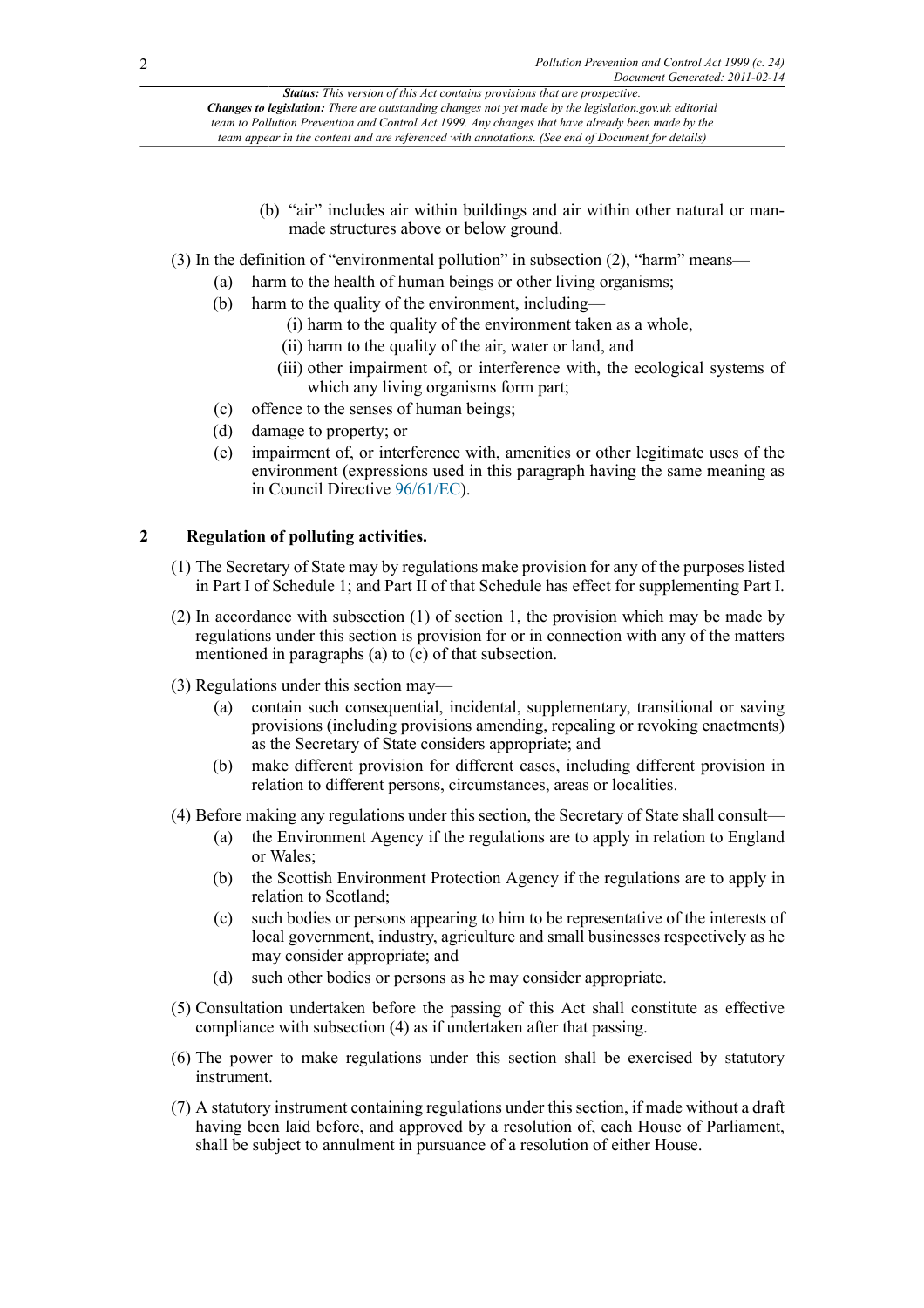- (8) No regulations to which this subsection applies shall be made (whether alone or with other regulations) unless a draft of the statutory instrument containing the regulations has been laid before, and approved by a resolution of, each House of Parliament.
- (9) Subsection (8) applies to—
	- (a) the first regulations to be made under this section which apply in relation to England;
	- (b) the first regulations to be made under this section which apply in relation to Wales;
	- (c) the first regulations to be made under this section which apply in relation to Scotland;
	- (d) regulations under this section which create an offence or increase a penalty for an existing offence;
	- (e) regulations under this section which amend or repeal any provision of an Act.

## **3 Prevention etc. of pollution after accidents involving offshore installations.**

- (1) The Secretary of State may, in relation to offshore installations, by regulations make provision which, subject to any modifications that he considers appropriate, corresponds or is similar to any provision made by, or capable of being made under, sections 137 to 140 of the <sup>[M1](#page-3-0)</sup>Merchant Shipping Act 1995 (powers to prevent and reduce pollution, and the risk of pollution, by oil or other substances following an accident) in relation to ships.
- (2) In this section—

<span id="page-2-0"></span>"offshore installation" means any structure or other thing (but not a ship) in or under—

- (a) United Kingdom territorial waters, or
- (b) any waters mentioned in section  $7(9)(b)$  or (c),

which is used for the purposes of, or in connection with, the exploration, development or production of petroleum;

"petroleum" has the meaning given by section 1 of the **[M2](#page-3-1)**Petroleum Act 1998;

<span id="page-2-1"></span>"ship" has the same meaning as in the Merchant Shipping Act 1995.

- (3) Regulations under this section may—
	- (a) contain such consequential, incidental, supplementary, transitional or saving provisions as the Secretary of State considers appropriate; and
	- (b) make different provision for different cases, including different provision in relation to different persons, circumstances, areas or localities.
- (4) Before making any regulations under this section, the Secretary of State shall consult—
	- (a) the Environment Agency, the Scottish Environment Protection Agency and the Department of the Environment for Northern Ireland;
	- (b) such bodies or persons appearing to him to be representative of the interests of owners or operators of offshore installations as he may consider appropriate; and
	- (c) such other bodies or persons as he may consider appropriate.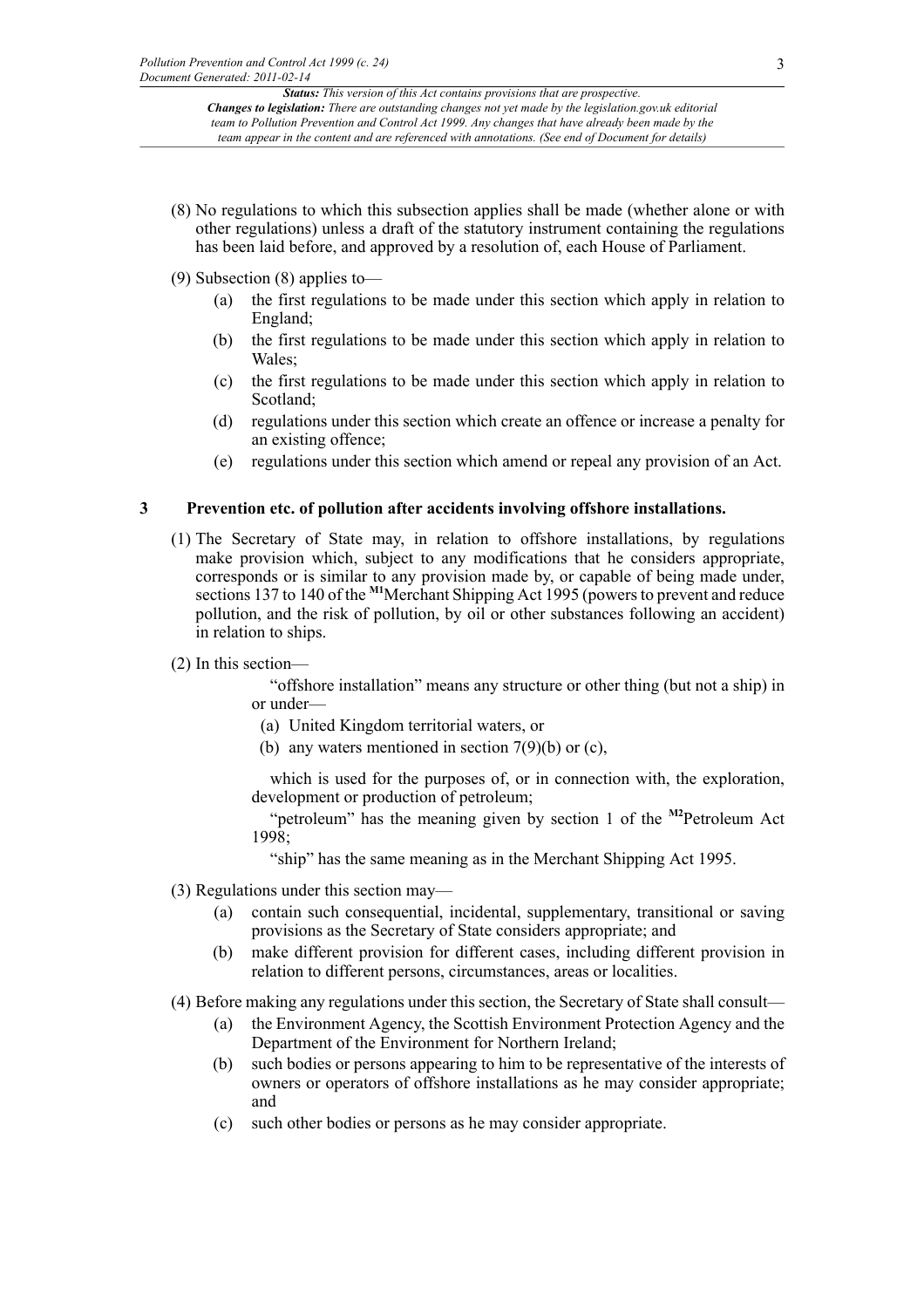- (5) The power to make regulations under this section shall be exercised by statutory instrument.
- (6) No regulations shall be made under this section (whether alone or with other regulations) unless a draft of the statutory instrument containing the regulations has been laid before, and approved by a resolution of, each House of Parliament.

#### **Annotations:**

#### **Marginal Citations**

<span id="page-3-1"></span><span id="page-3-0"></span>**[M1](#page-2-0)** [1995 c. 21](http://www.legislation.gov.uk/id/ukpga/1995/21) **[M2](#page-2-1)** [1998 c. 17](http://www.legislation.gov.uk/id/ukpga/1998/17).

## **4 Time-limited disposal or waste management licences.**

- (1) Where—
	- (a) a disposal licence under section 5 of the 1974 Act became a site licence by virtue of section 77(2) of the 1990 Act (conversion, on the appointed day, of existing disposal licence under section 5 of the 1974 Act into a site licence),
	- (b) the licence has expired at a time ("the time of expiry") falling before the day on which this Act is passed but not earlier than the appointed day,
	- (c) the licence authorised the carrying on of activities in or on land in England or Wales, and
	- (d) relevant activities have taken place at a time falling not more than one year before the day on which this Act is passed,

the licence shall (subject to subsection (7)) for all purposes be deemed not to have expired but to have become, at the time of expiry, a site licence continuing in force in accordance with section 35(11) of the 1990 Act.

- (2) Subsection (3) applies where—
	- (a) a disposal licence under section 5 of the 1974 Act expired at a time ("the time of expiry") falling before the appointed day (so that it was not converted into a site licence by section 77(2) of the 1990 Act),
	- (b) the licence authorised the carrying on of activities in or on land in England or Wales, and
	- (c) relevant activities have taken place at a time falling not more than one year before the day on which this Act is passed.
- (3) The licence shall (subject to subsection (7)) for all purposes be deemed—
	- (a) not to have expired, and
	- (b) to have been subsisting on the appointed day and (accordingly) to have become on that day a site licence by virtue of section 77(2) of the 1990 Act,

and the site licence which the licence is deemed to have become on that day shall for all purposes be deemed to have been one that continues in force in accordance with section 35(11) of the 1990 Act.

- (4) Where—
	- (a) a site licence in force immediately before the day on which this Act is passed— (i) became a site licence by virtue of section 77(2) of the 1990 Act, and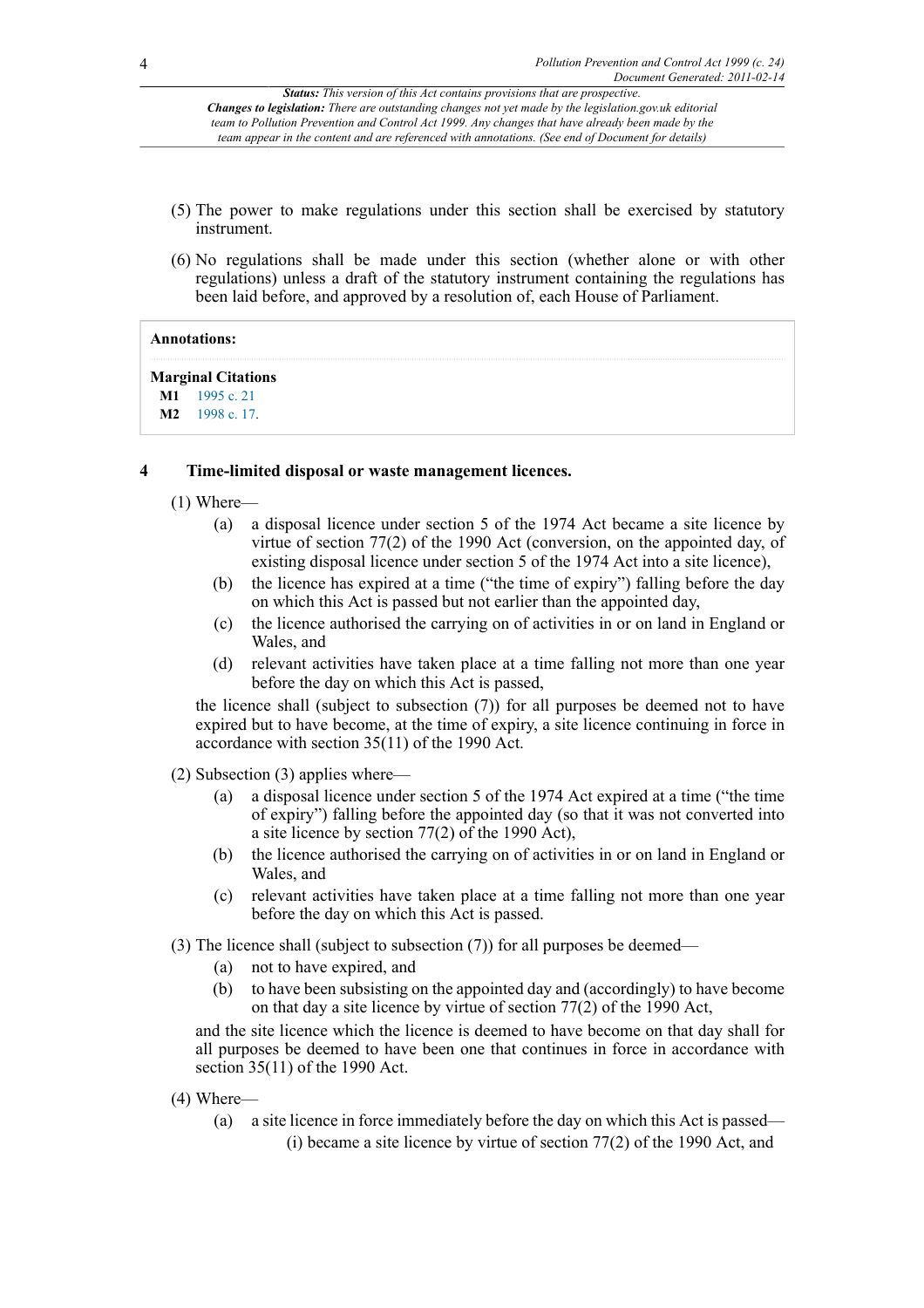- (ii) will expire on or after the day on which this Act is passed (if it has not previously been revoked entirely, or had its surrender accepted, under Part II of the 1990 Act), and
- (b) relevant activities have taken place at a time falling not more than one year before that day,

the licence shall for all purposes be deemed to have become at the beginning of that day a site licence continuing in force in accordance with section 35(11) of the 1990 Act.

- (5) Where subsection (1), (3) or (4) has effect in relation to a licence, the terms and conditions of the licence as continued in force by that subsection shall, except so far as providing for the expiry of the licence and subject to subsection (6)(b) and (c), be such as were in force immediately before the relevant time (unless and until varied under Part II of the 1990 Act); and "the relevant time" means—
	- (a) where subsection (1) or (3) has effect in relation to a licence, the time of expiry;
	- (b) where subsection (4) has effect in relation to a licence, the beginning of the day on which this Act is passed.
- (6) Where subsection (1) or (3) has effect in relation to a licence (but without prejudice to the generality of that subsection)—
	- (a) activities carried out during the interim period which (by virtue of subsection (1) or (3)) become authorised by the licence shall be treated as authorised at the time they were carried out (even though at that time their being carried out amounted to a contravention of section 33(1)(a) or (b) of the 1990 Act or section 3(1) of the 1974 Act);
	- (b) anything done in relation to the licence before the time of expiry but purporting to take effect after that time (such as the serving of a notice under section 37(4) or 38(12) of the 1990 Act, or in pursuance of section 7 of the 1974 Act, specifying a time falling during or after the interim period) shall be treated as having had (or having) effect as if the licence had not in fact expired;
	- (c) anything which during the interim period purported to be done in relation to the licence (such as a modification of the licence or the revocation, suspension, transfer or acceptance of the surrender of the licence or the carrying out of consultation, exercise of functions under section 9 of the 1974 Act or section 42 of the 1990 Act, imposition of requirements during a suspension or bringing or determination of an appeal) shall be treated as having had effect as if the licence had then been in force;
	- (d) any fees which (by virtue of subsection (1) or (3)) are treated as having become payable before the passing of this Act shall be taken to have become payable at the time they would have become payable had the licence not in fact expired; and
	- (e) the holder of the licence shall be treated as having been, during the interim period, an authorised person for the purposes of section 34(1)(c) of the 1990 Act.
- (7) Where subsection (1) or (3) has effect in relation to a licence, a person shall not be guilty of an offence under section 33(6) or 38(10) or (11) of the 1990 Act as a result of anything done or omitted to be done during the interim period becoming (by virtue of subsection  $(1)$  or  $(3)$ ) a contravention of any condition of the licence or (as the case may be) a failure to comply with any requirement imposed under section 38(9) of the 1990 Act.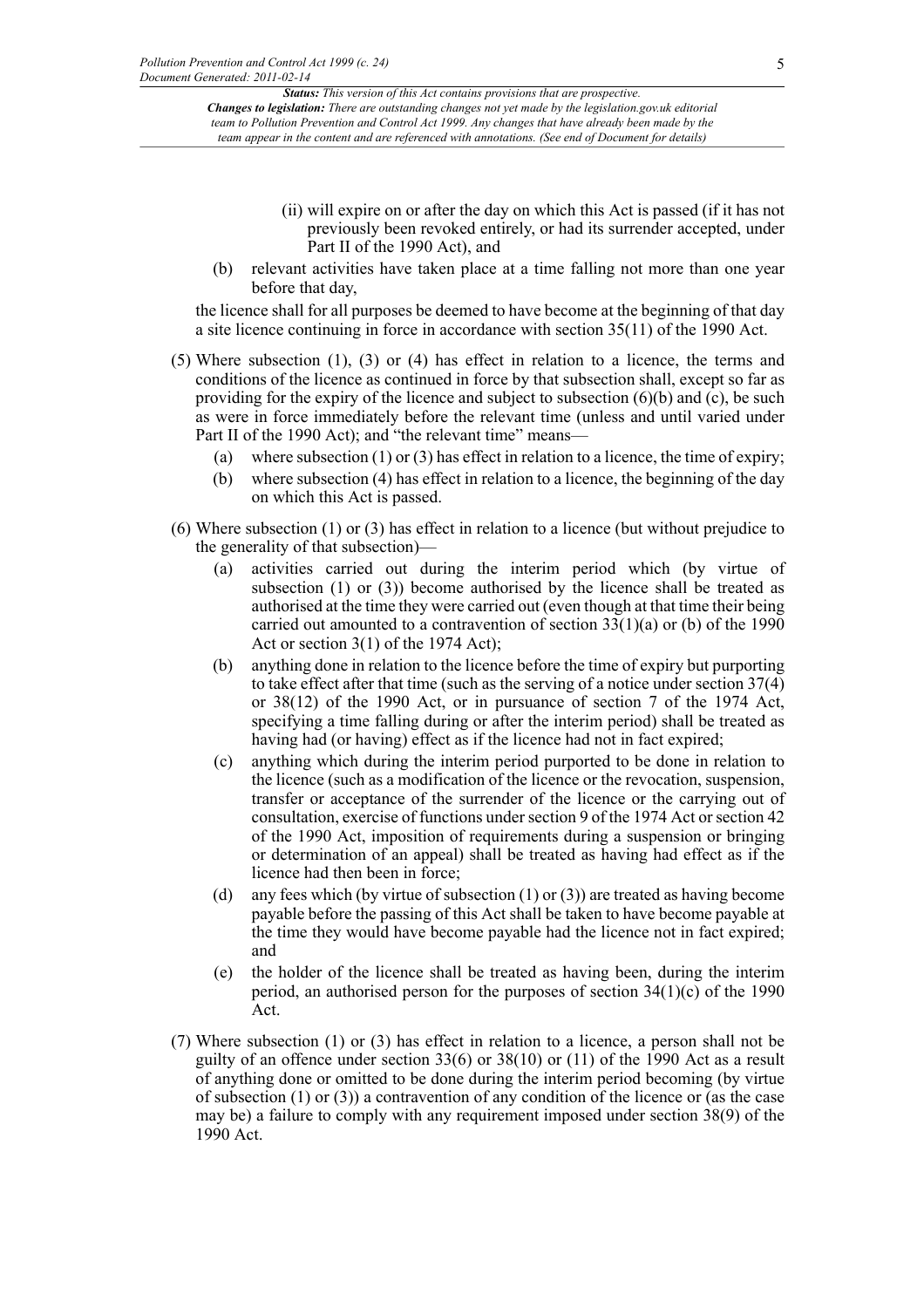- (8) Nothing in this section affects any criminal proceedings which have been concluded before the passing of this Act.
- (9) The waste regulation authority (within the meaning given by section 30(1) of the 1990 Act) shall notify the holder of a licence affected by this section of the fact that the licence is so affected and of how it is so affected.
- (10) For the purposes of this section "relevant activities", in relation to a licence, are—
	- (a) any activities authorised by the licence or, in the case of an expired licence, any which would have been authorised by it had it not expired, and
	- (b) any precautions or works required by the licence to be taken or carried out in connection with or in consequence of those activities or, in the case of an expired licence, any which would have been so required had the licence not expired.

## (11) In this section—

"the1974 Act" means the Control of Pollution Act 1974;

"the1990 Act" means the Environmental Protection Act 1990;

"the appointed day", in relation to a licence, means the day which in relation to that licence is (or would have been if the licence had not previously expired) the relevant appointed day for licences (within the meaning of section 77 of the 1990 Act);

"the interim period", in connection with a licence in relation to which subsection (1) or (3) has effect, means the period beginning with the time of expiry and ending immediately before the day on which this Act is passed;

<span id="page-5-2"></span>"site licence" has the same meaning as it has in Part II of the 1990 Act by virtue of section 35(12) of that Act.

## **5 Application to Wales and Scotland.**

- (1) Subsection (2) applies to an Order in Council under section 22 of the **[M3](#page-5-0)**Government of Wales Act 1998 (transfer of Ministerial functions) if the Order in Council contains a statement that it makes no provision which is not—
	- (a) provision about functions under this Act; or
	- (b) provision in connection with such provision.
- (2) An Order in Council to which this subsection applies—
	- (a) shall not be subject to subsection (4)(a) of that section (affirmative resolution of both Houses of Parliament); but
	- (b) shall be subject to annulment in pursuance of a resolution of either House of Parliament.
- <span id="page-5-3"></span>(3) For the purposes of the **[M4](#page-5-1)**Scotland Act 1998, this Act shall be taken to be a precommencement enactment within the meaning of that Act.

## **Annotations:**

## **Marginal Citations**

<span id="page-5-0"></span>**[M3](#page-5-2)** [1998 c. 38](http://www.legislation.gov.uk/id/ukpga/1998/38).

<span id="page-5-1"></span>**[M4](#page-5-3)** [1998 c. 46](http://www.legislation.gov.uk/id/ukpga/1998/46).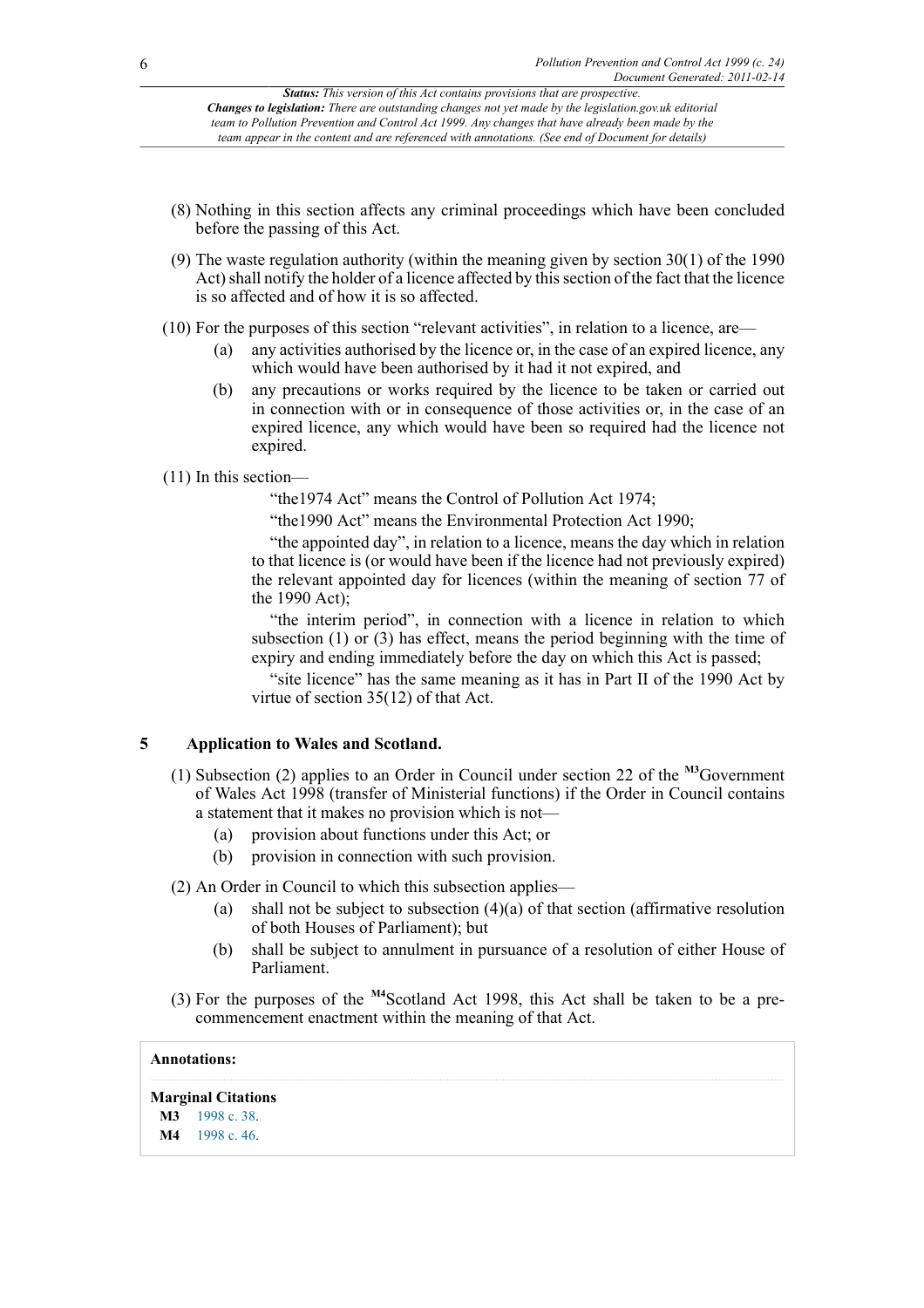## **6 Consequential and minor amendments and repeals.**

- (1) The consequential and minor amendments specified in Schedule 2 shall have effect.
- (2) The enactments specified in Schedule 3 are repealed to the extent specified.

#### **Annotations:**

#### **Commencement Information**

**I1** [S. 6](http://www.legislation.gov.uk/id/ukpga/1999/24/section/6) partly in force; [s. 6](http://www.legislation.gov.uk/id/ukpga/1999/24/section/6) not in force at Royal Assent see [s. 7\(3\)](http://www.legislation.gov.uk/id/ukpga/1999/24/section/7/3); s.  $6(1)$  in force (E.W.) (21.3.2000) by [S.I. 2000/800](http://www.legislation.gov.uk/id/uksi/2000/800), **[art. 2](http://www.legislation.gov.uk/id/uksi/2000/800/article/2)**; [s. 6\(1\)](http://www.legislation.gov.uk/id/ukpga/1999/24/section/6/1) in force (S.) for certain purposes at 29.9.2000 by [S.S.I. 2000/322,](http://www.legislation.gov.uk/id/ssi/2000/322) **[art. 2\(a\)](http://www.legislation.gov.uk/id/ssi/2000/322/article/2/a)**

#### **7 Short title, interpretation, commencement and extent.**

- (1) This Act may be cited as the Pollution Prevention and Control Act 1999.
- (2) In this Act—

<span id="page-6-0"></span>"enactment" includes an enactment comprised in subordinate legislation within the meaning of the <sup>[M5](#page-7-0)</sup>Interpretation Act 1978; "modifications" includes additions, alterations and omissions and "modify" shall be construed accordingly.

- (3) Section 6 and Schedules 2 and 3 shall not come into force until such day as the Secretary of State may appoint by order made by statutory instrument, and different days may be so appointed for different purposes.
- (4) An order under subsection (3) may contain such consequential, incidental, supplementary, transitional or saving provisions (including provisions modifying enactments) as the Secretary of State considers appropriate.
- (5) This section and sections 3 and 5 extend to Northern Ireland but, subject to subsections (6) to (8), the other provisions of this Act do not extend there.
- (6) The amendment by this Act of any enactment extending to Northern Ireland also extends there.
- <span id="page-6-1"></span>(7) The repeal by this Act of any enactment extending to Northern Ireland, except section 3(5) to (7) of the **[M6](#page-7-1)**Environmental Protection Act 1990, also extends there.
- (8) Where an enactment extending to Northern Ireland is amended or repealed by any regulations or order under this Act, the regulations or order may provide for the amendment or repeal to extend to Northern Ireland.
- <span id="page-6-3"></span><span id="page-6-2"></span>(9) Regulations and orders under this Act may make provision applying in relation to (and to places above and below)—
	- (a) the territorial waters adjacent to any part of the United Kingdom,
	- (b) the sea in any designated area within the meaning of the **[M7](#page-7-2)**Continental Shelf Act 1964, and
	- (c) the sea in any area specified under section 10(8) of the **[M8](#page-7-3)**Petroleum Act 1998.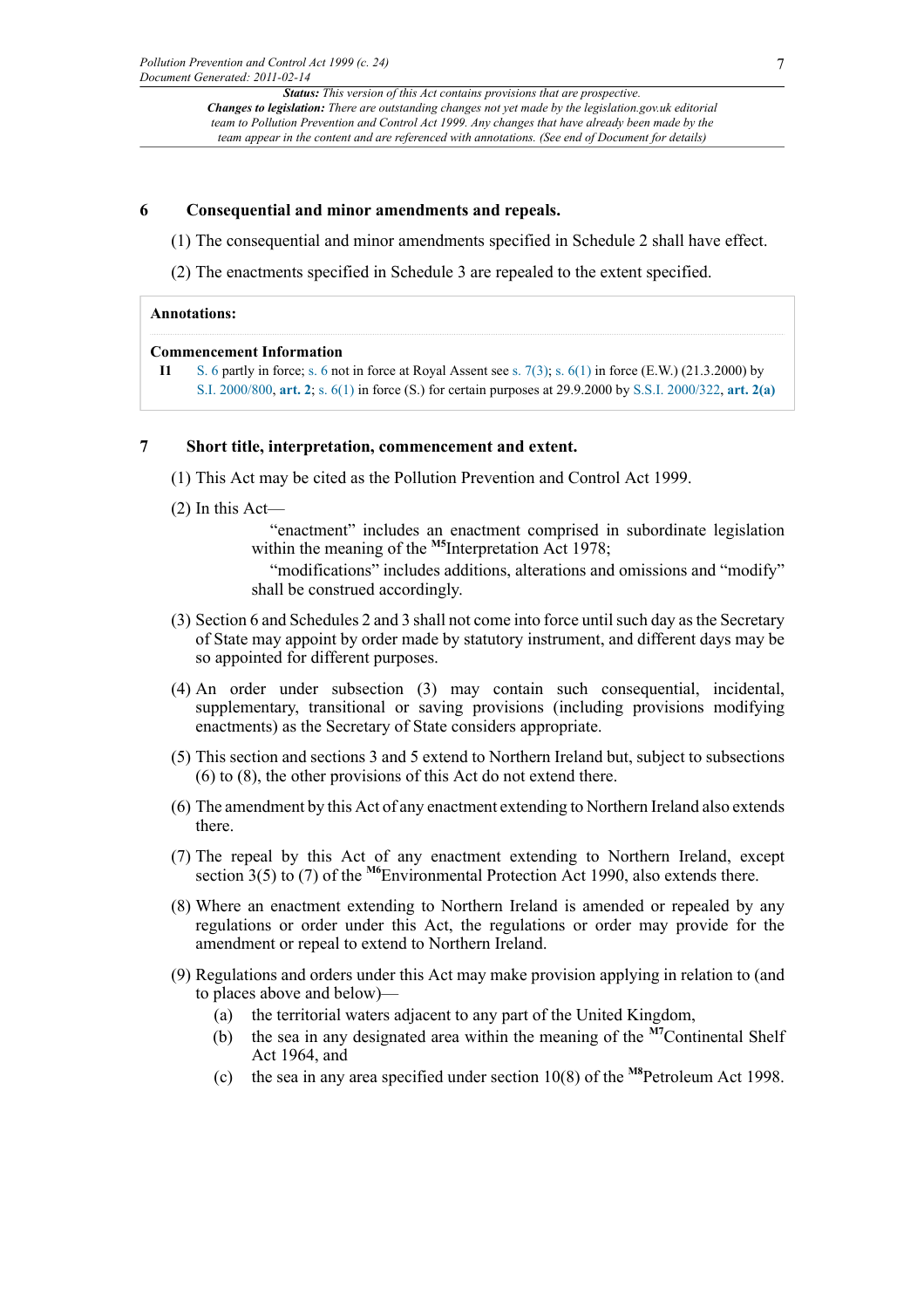| <b>Annotations:</b>                 |                                                                                                                              |  |  |  |  |
|-------------------------------------|------------------------------------------------------------------------------------------------------------------------------|--|--|--|--|
| <b>Subordinate Legislation Made</b> |                                                                                                                              |  |  |  |  |
| P1                                  | S. $7(2)$ power partly exercised (20.3.2000): 21.3.2000 appointed for specified provisions by S.I.<br>2000/800. art. 2       |  |  |  |  |
|                                     | S. $7(2)$ power partly exercised $(14.9.2000)$ : 29.9.2000 appointed for specified provisions by S.I.<br>$2000/322$ , art. 2 |  |  |  |  |
|                                     | S. $7(2)$ power partly exercised (14.9.2000): 29.9.2000 appointed for specified provisions by S.S.I.<br>$2000/322$ , art. 2  |  |  |  |  |
|                                     | <b>Marginal Citations</b>                                                                                                    |  |  |  |  |
| M5                                  | 1978c.30.                                                                                                                    |  |  |  |  |
|                                     | $M6$ 1990 c. 43.                                                                                                             |  |  |  |  |
| M7                                  | 1964c29                                                                                                                      |  |  |  |  |

<span id="page-7-3"></span><span id="page-7-2"></span><span id="page-7-1"></span><span id="page-7-0"></span>**[M8](#page-6-3)** [1998 c. 17](http://www.legislation.gov.uk/id/ukpga/1998/17).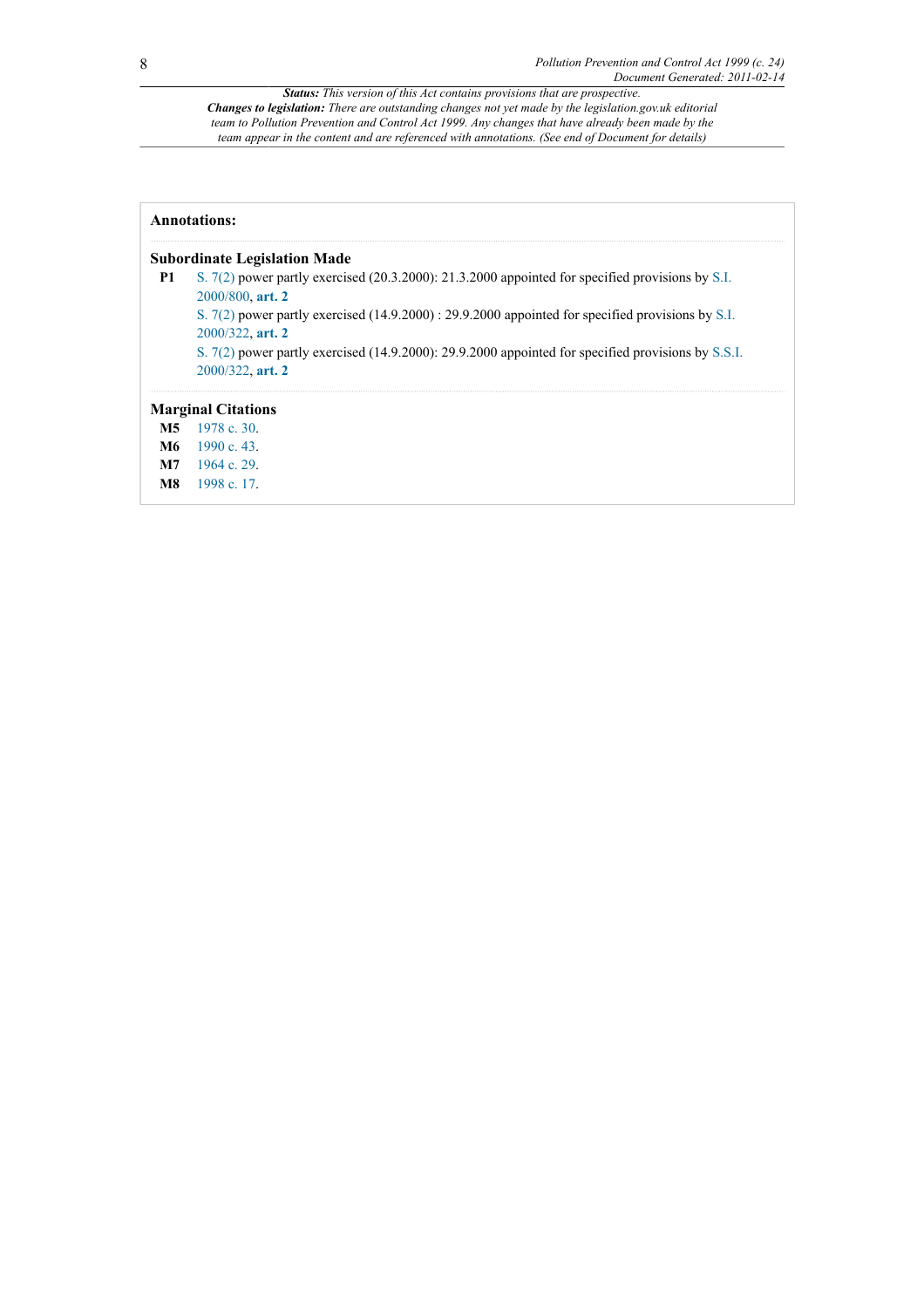## S C H E D U L E S

## SCHEDULE 1 Section 2.

PARTICULAR PURPOSES FOR WHICH PROVISION MAY BE MADE UNDER SECTION 2

## **PART I**

## LIST OF PURPOSES

#### *Preliminary*

- **1** (1) Establishing standards, objectives or requirements in relation to emissions within the meaning of the regulations.
	- (2) Authorising the making of plans for—
		- (a) the setting of overall limits,
		- (b) the allocation of quotas, or
		- (c) the progressive improvement of standards or objectives,

relating to such emissions.

- (3) Authorising the making of schemes for the trading or other transfer of quotas so allocated.
- **2** (1) Determining the authorities (whether public or local or the Secretary of State) by whom functions conferred by the regulations–
	- (a) in relation to permits under the regulations, or
	- (b) otherwise for or in connection with the prevention or control of environmental pollution,

are to be exercisable (in this Schedule referred to as "regulators").

(2) Specifying any purposes for which any such functions are to be exercisable by regulators.

**3** Enabling the Secretary of State to give directions which regulators are to comply with, or guidance which regulators are to have regard to, in exercising functions under the regulations, including—

- (a) directions providing for any functions exercisable by one regulator to be instead exercisable by another;
- (b) directions given for the purposes of the implementation of any obligations of the United Kingdom under the Community Treaties or under any international agreement to which the United Kingdom is a party;
- (c) directions relating to the exercise of any function in a particular case or class of case.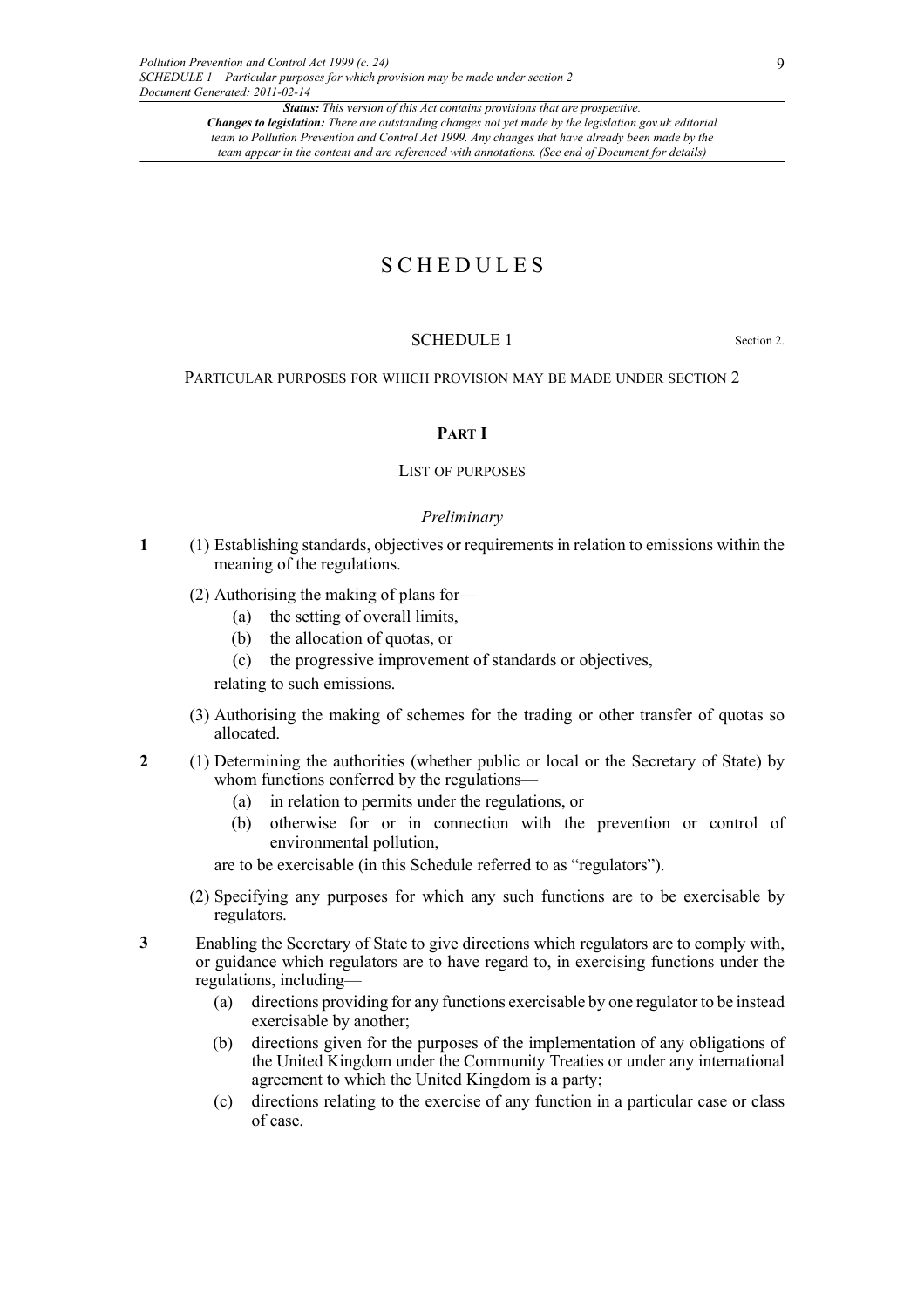## *Permits*

- **4** Prohibiting persons from operating any installation or plant of any specified description, or otherwise carrying on any activities of any specified description, except—
	- (a) under a permit in force under the regulations, and
	- (b) in accordance with any conditions to which the permit is subject.
- **5** Specifying restrictions or other requirements in connection with the grant of permits (including provisions for restricting the grant of permits to those who are fit and proper persons within the meaning of the regulations); and otherwise regulating the procedure to be followed in connection with the grant of permits.
- **6** (1) Prescribing the contents of permits.
	- (2) Authorising permits to be granted subject to conditions imposed by regulators.
	- (3) Securing that permits have effect subject to—
		- (a) conditions specified in the regulations; or
		- (b) rules of general application specified in or made under the regulations.
- **7** (1) Requiring permits or the conditions to which permits are subject to be reviewed by regulators (whether periodically or in any specified circumstances).
	- (2) Authorising or requiring the variation of permits or such conditions by regulators (whether on applications made by holders of permits or otherwise).
	- (3) Regulating the making of changes—
		- (a) in the operation of the installations or plant to which permits relate, or
		- (b) in the case of permits for the carrying on of activities otherwise than in the course of operating any installation or plant, in the carrying on of the activities.
- **8** (1) Regulating the transfer or surrender of permits.
	- (2) Authorising the revocation of permits by regulators.
	- (3) Authorising the imposition by regulators of requirements with respect to the taking of preventive or remedial action (by holders of permits or other persons) in connection with the surrender or revocation of permits.
- **9** Authorising the Secretary of State to make schemes for the charging by regulators of fees or other charges in respect of, or in respect of an application for—
	- (a) the grant of a permit,
	- (b) the variation of a permit or the conditions to which it is subject, or
	- (c) the transfer or surrender of a permit,

or in respect of the subsistence of a permit.

- **10** Authorising, or authorising a Minister of the Crown to make schemes for, the charging by Ministers of the Crown or public or local authorities of fees or other charges in respect of—
	- (a) the testing or analysis of substances,
	- (b) the validating of, or of the results of, any testing or analysis of substances, or
	- (c) assessing how the environment might be affected by the release into it of any substances,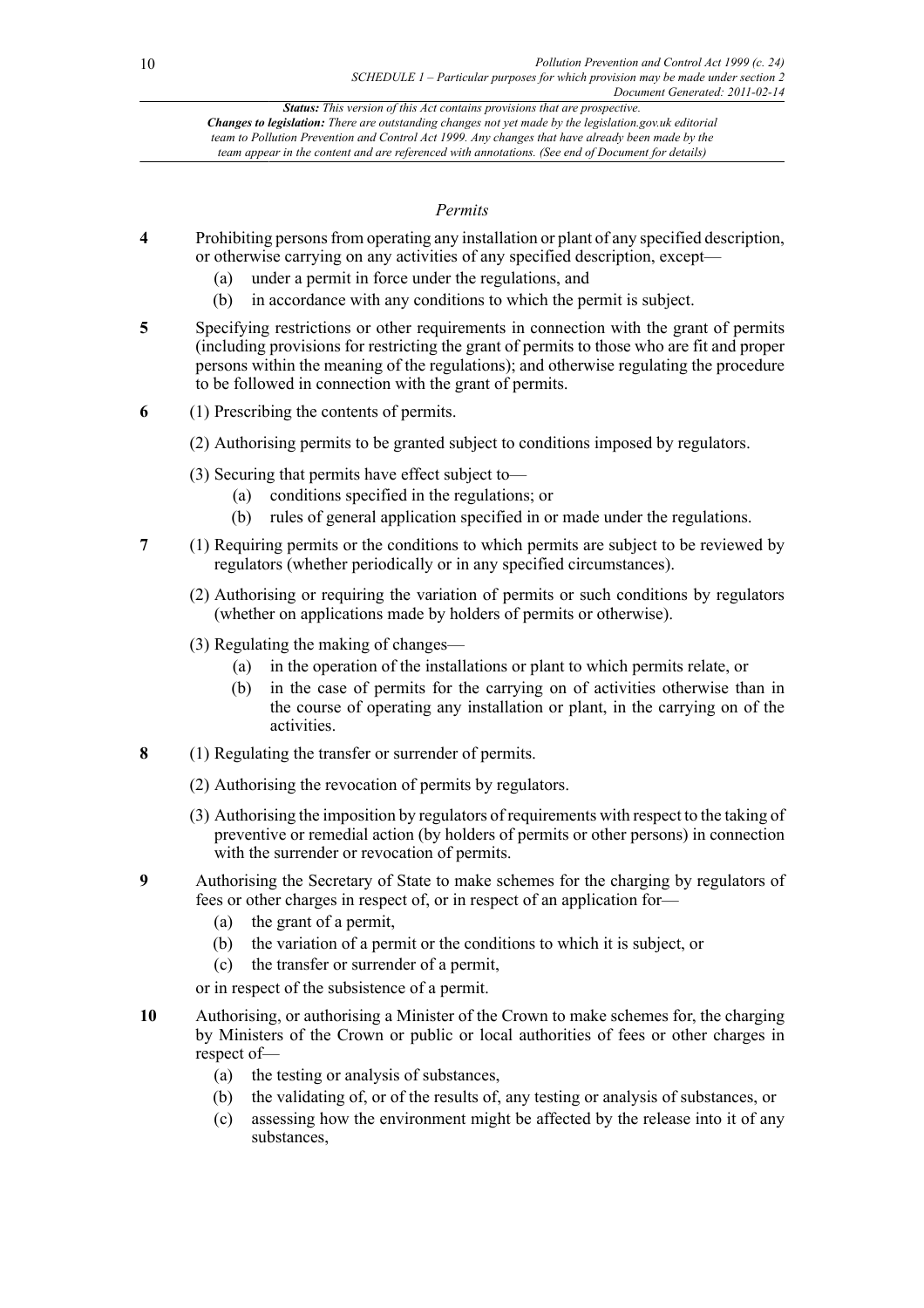in cases where the testing, analysis, validating or assessing is in any way in anticipation of, or otherwise in connection with, the making of applications for the grant of permits or is carried out in pursuance of conditions to which any permit is subject.

## *Information, publicity and consultation*

- **11** Enabling persons of any specified description (whether or not they are holders of permits) to be required—
	- (a) to compile information—
		- (i) on emissions within the meaning of the regulations;
		- (ii) on energy consumption and on the efficiency with which energy is used;
		- (iii) on waste within the meaning of the regulations and on the destinations of such waste;
	- (b) to provide such information in such manner as is specified in the regulations.

## **12** Securing—

- (a) that publicity is given to specified matters;
- (b) that regulators maintain registers of specified matters (but excepting information which under the regulations is, or is determined to be, commercially confidential and subject to any other exceptions specified in the regulations) which are open to public inspection;
- (c) that copies of entries in such registers, or of specified documents, may be obtained by members of the public.
- **13** Requiring or authorising regulators to carry out consultation in connection with the exercise of any of their functions; and providing for them to take into account representations made to them on consultation.

## <span id="page-10-1"></span>*Enforcement and offences*

- **14** (1) Conferring on regulators functions with respect to the monitoring and inspection of the carrying on of activities to which permits relate, including—
	- (a) power to take samples or to make copies of information;
	- (b) power to arrange for preventive or remedial action to be taken at the expense of holders of permits.
	- (2) Authorising regulators to appoint suitable persons to exercise any such functions and conferring powers (such as those specified in section 108(4) of the **[M9](#page-10-0)**Environment Act 1995) on persons so appointed.

## **Annotations:**

## **Marginal Citations**

<span id="page-10-0"></span>**[M9](#page-10-1)** [1995 c. 25](http://www.legislation.gov.uk/id/ukpga/1995/25).

**15** (1) Authorising regulators to serve on holders of permits—

(a) notices requiring them to take remedial action in respect of contraventions, actual or potential, of conditions to which their permits are subject;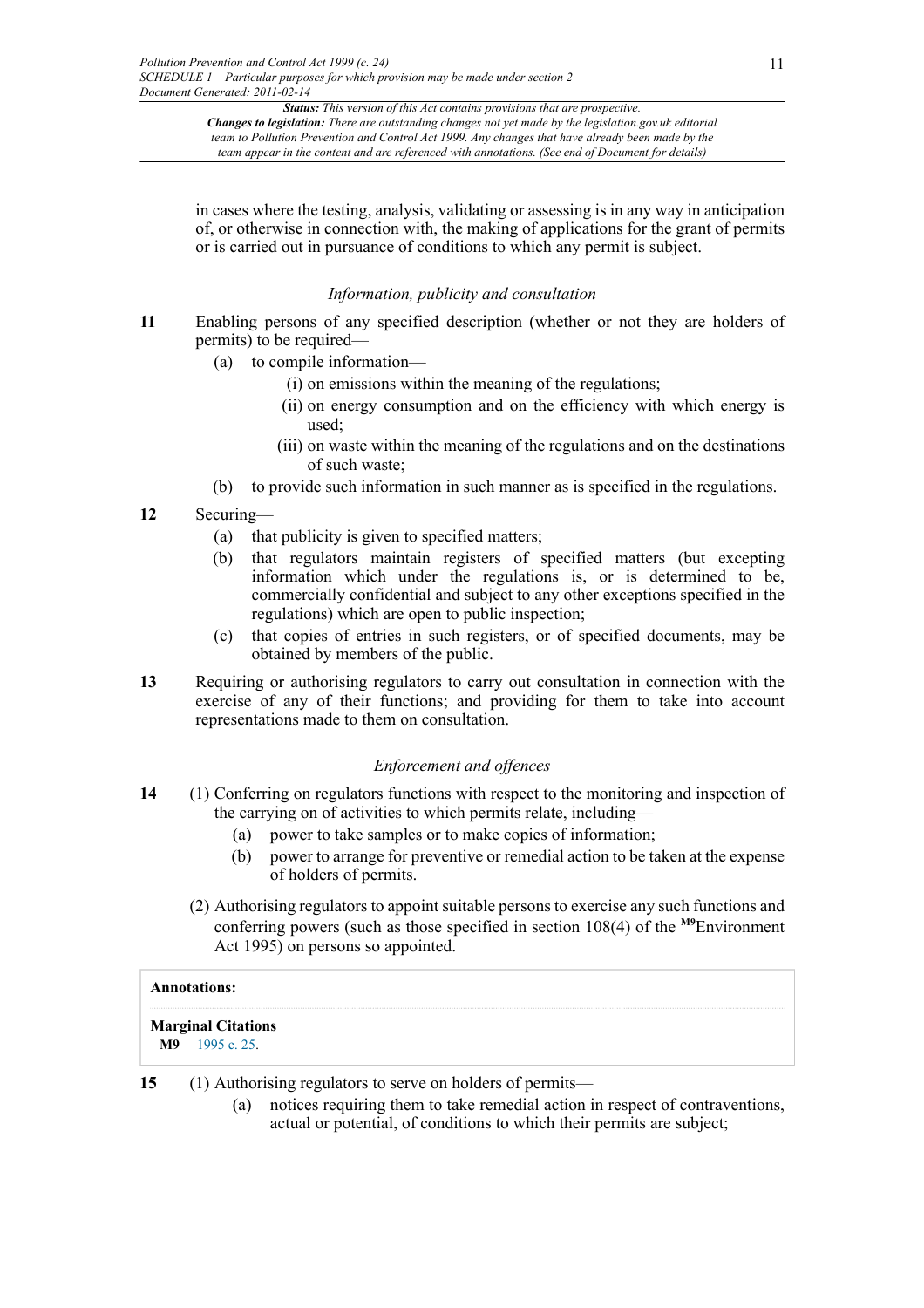- (b) notices requiring them to provide such financial security as the regulators serving the notices consider appropriate pending the taking of remedial action in respect of any such contraventions;
- (c) notices requiring them to take steps to remove imminent risks of serious environmental pollution (whether or not arising from any such contraventions).
- (2) Providing for the enforcement of such notices by proceedings in the High Court or any court of competent jurisdiction in Scotland.
- **16** Authorising regulators to suspend the operation of permits so far as having effect to authorise the carrying on of activities to which they relate.
- **17** The creation of offences and dealing with matters relating to such offences, including—
	- (a) the provision of defences; and
	- (b) evidentiary matters.
- **18** Enabling, where a person has been convicted of an offence under the regulations—
	- (a) a court dealing with that person for the offence to order the taking of remedial action (in addition to or instead of imposing any punishment); or
	- (b) a regulator to arrange for such action to be taken at that person's expense.

## *Appeals*

**19** Conferring rights of appeal in respect of decisions made, notices served or other things done (or omitted to be done) under the regulations; and making provision for (or for the determination of) matters relating to the making, considering and determination of such appeals (including provision for or in connection with the holding of inquiries or hearings).

## <span id="page-11-0"></span>*General*

- **20** (1) Making provision which, subject to any modifications that the Secretary of State considers appropriate, corresponds or is similar to—
	- (a) any provision made by or under, or capable of being made under, Part I or II of the **[M10](#page-12-0)**Environmental Protection Act 1990 or made by any of sections 157, 158 and 160 of that Act; or
	- (b) any provision made, or capable of being made, under section 2(2) of the **[M11](#page-12-1)**European Communities Act 1972 in connection with one of the relevant directives

(2) In sub-paragraph (1) "the relevant directives" means—

- <span id="page-11-1"></span>(a) Council Directive [96/61/EC](http://www.opsi.gov.uk/legislation/european/directive/1996/0061) concerning integrated pollution prevention and control;
- (b) Council Directive [75/442/EEC](http://www.opsi.gov.uk/legislation/european/directive/1975/0442) on waste, as amended; and
- (c) any other directive of the Council of the European Communities designated by the Secretary of State for the purposes of this paragraph by order made by statutory instrument.
- (3) Making provision about the application of the regulations to the Crown.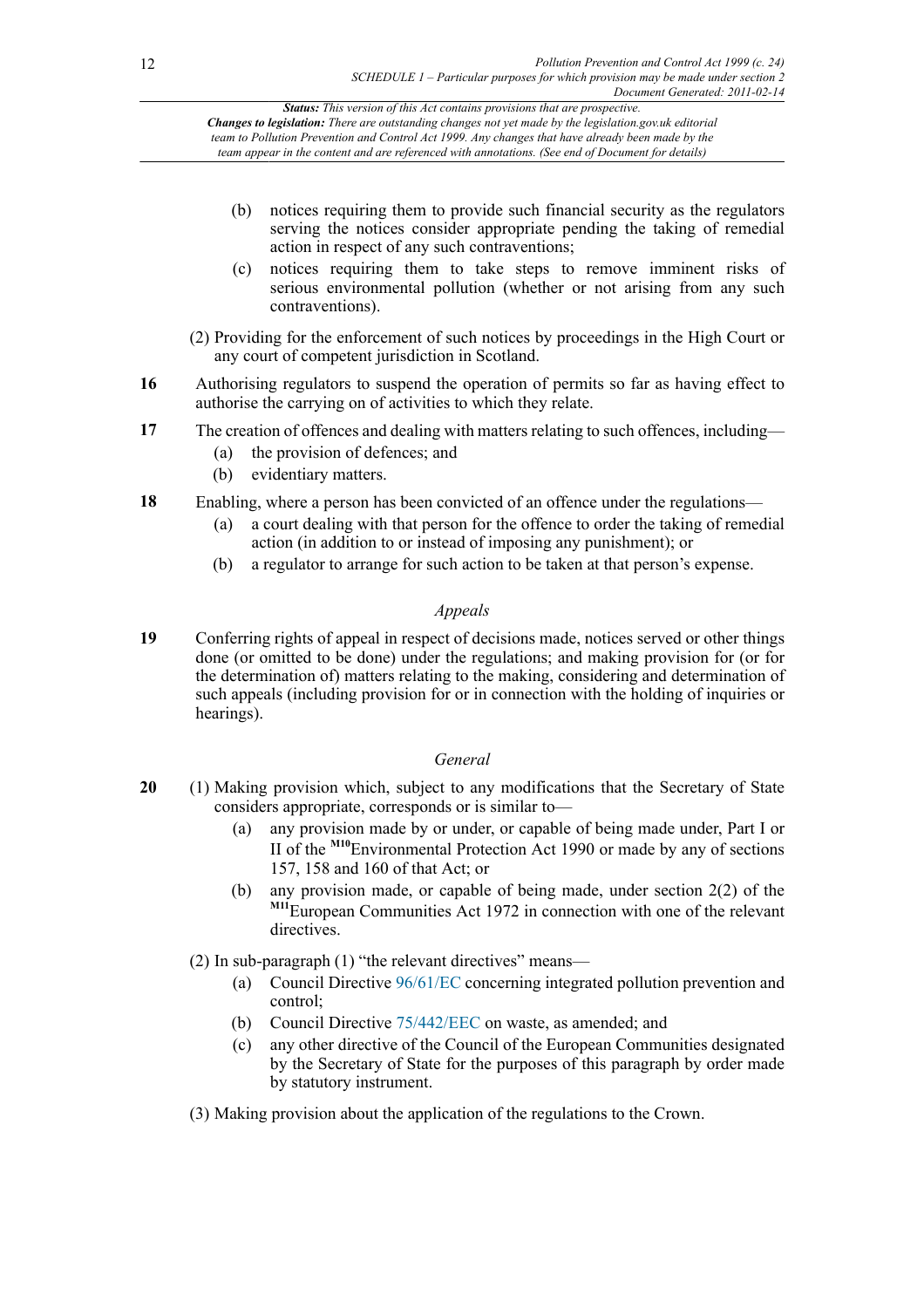#### **Annotations:**

<span id="page-12-1"></span><span id="page-12-0"></span>**Marginal Citations [M10](#page-11-0)** [1990 c. 43](http://www.legislation.gov.uk/id/ukpga/1990/43). **[M11](#page-11-1)** [1972 c. 68](http://www.legislation.gov.uk/id/ukpga/1972/68).

#### **PART II**

#### SUPPLEMENTARY PROVISIONS

#### *Particular types of pollution*

**21** The regulations may provide for specified provisions of the regulations to have effect in relation only to such environmental pollution as is specified.

#### *Determination of matters by regulators*

**22** The regulations may make provision for anything which, by virtue of paragraphs 5 to 8, could be provided for by the regulations to be determined under the regulations by regulators.

#### *Imposition of conditions*

- **23** In connection with the determination of conditions as mentioned in paragraph 6(3)(a) the regulations may in particular provide—
	- (a) for such conditions to be determined in the light of any specified general principles and any directions or guidance given under the regulations;
	- (b) for such guidance to include guidance sanctioning reliance by a regulator on any arrangements referred to in the guidance to operate to secure a particular result as an alternative to imposing a condition.

#### *Charging schemes*

- **24** The regulations may—
	- (a) require any such scheme as is mentioned in paragraph 9 or 10 to be so framed that the fees and charges payable under the scheme are sufficient, taking one year with another, to cover such expenditure (whether or not incurred by the regulator or other person to whom they are so payable) as is specified;
	- (b) authorise any such scheme to make different provision for different cases (and specify particular kinds of such cases).

## *Offences*

- **25** (1) The regulations may provide for any such offence as is mentioned in paragraph 17 to be triable—
	- (a) only summarily; or
	- (b) either summarily or on indictment.
	- (2) The regulations may provide for such an offence to be punishable—
		- (a) on summary conviction by—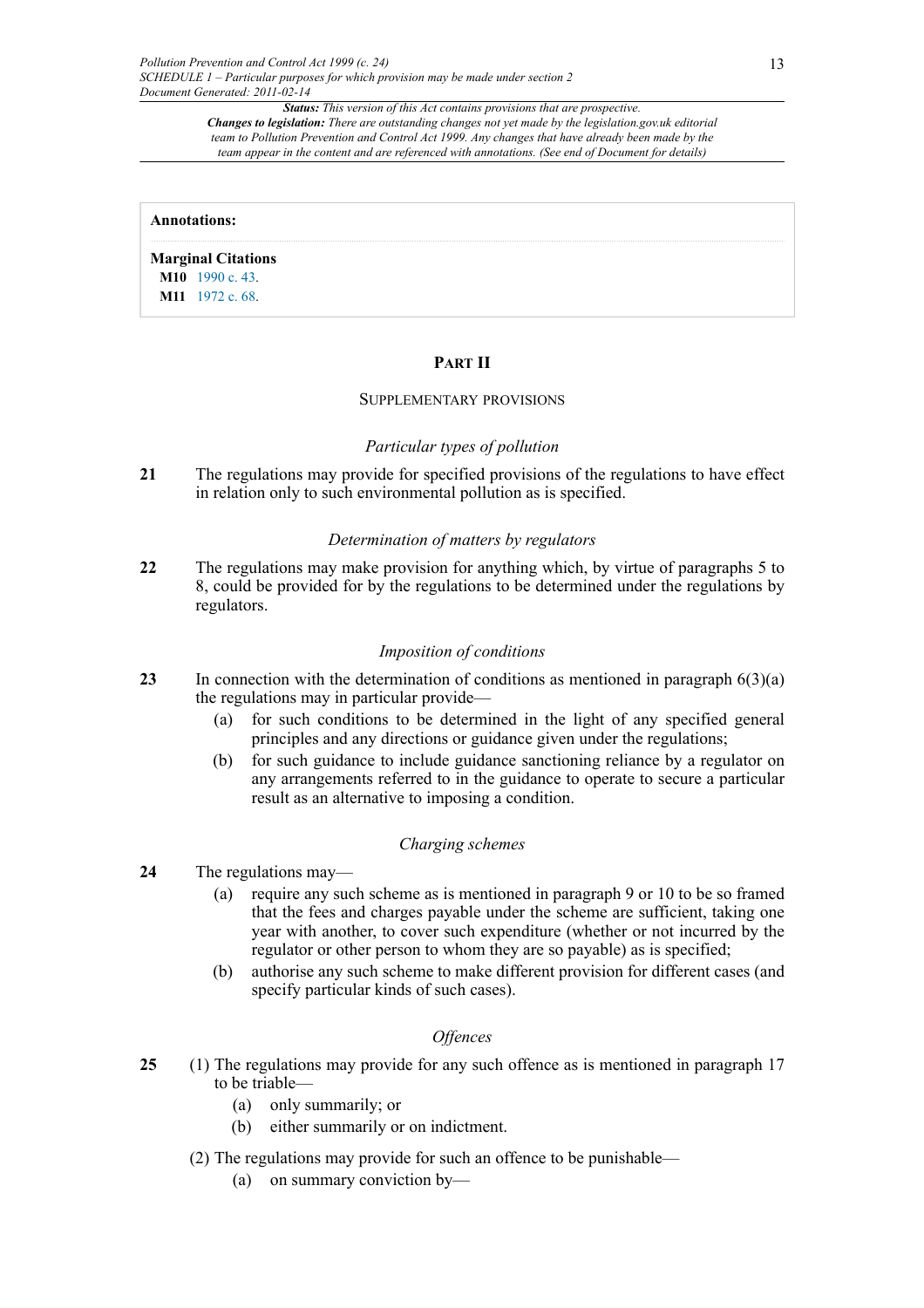*Status: This version of this Act contains provisions that are prospective.*

*Changes to legislation: There are outstanding changes not yet made by the legislation.gov.uk editorial team to Pollution Prevention and Control Act 1999. Any changes that have already been made by the*

*team appear in the content and are referenced with annotations. (See end of Document for details)*

- (i) imprisonment for a term not exceeding such period as is specified (which may not exceed six months), or
- (ii) a fine not exceeding such amount as is specified (which may not exceed £20,000),
- or both; or
- (b) on conviction on indictment by—
	- (i) imprisonment for a term not exceeding such period as is specified (which may not exceed five years), or
	- (ii) a fine,

or both.

## *Interpretation*

**26** In this Schedule—

"functions" includes powers and duties;

"the regulations" means regulations under section 2;

"specified" means specified in regulations under that section.

## SCHEDULE 2 Section 6.

## CONSEQUENTIAL AND MINOR AMENDMENTS

## *Prevention of Oil Pollution Act 1971 (c.60)*

- **1** In section 11A(1) of the Prevention of Oil Pollution Act 1971 (provisions of Act not to apply to escapes etc. authorised by Part I of the Environmental Protection Act 1990)—
	- (a) for " $(2A)$ ,  $3(1)$  and  $11(1)$ " substitute " $3(1)$ "; and
	- (b) at the end insert " or a permit granted under regulations under section 2 of the Pollution Prevention and Control Act 1999."

## **Annotations:**

## **Commencement Information**

**I2** [Sch. 2 para. 1](http://www.legislation.gov.uk/id/ukpga/1999/24/schedule/2/paragraph/1) wholly in force; [Sch. 2 para. 1](http://www.legislation.gov.uk/id/ukpga/1999/24/schedule/2/paragraph/1) not in force at Royal Assent see [s. 7\(3\)](http://www.legislation.gov.uk/id/ukpga/1999/24/section/7/3); [Sch. 2 para. 1](http://www.legislation.gov.uk/id/ukpga/1999/24/schedule/2/paragraph/1) in force (E.W.) at 21.3.2000 by [S.I. 2000/800](http://www.legislation.gov.uk/id/uksi/2000/800), **[art. 2](http://www.legislation.gov.uk/id/uksi/2000/800/article/2)**; [Sch. 2 para. 1](http://www.legislation.gov.uk/id/ukpga/1999/24/schedule/2/paragraph/1) in force (S.) at 29.9.2000 by [S.S.I. 2000/322](http://www.legislation.gov.uk/id/ssi/2000/322), **[art. 2\(b\)](http://www.legislation.gov.uk/id/ssi/2000/322/article/2/b)**

## *Public Health (Control of Disease) Act 1984 (c.22)*

- **2** In section 7(4) of the Public Health (Control of Disease) Act 1984 (enactments conferring functions assignable to the London port health authority), after paragraph (m) insert—
	- "(n) regulations under section 2 of the Pollution Prevention and Control Act 1999."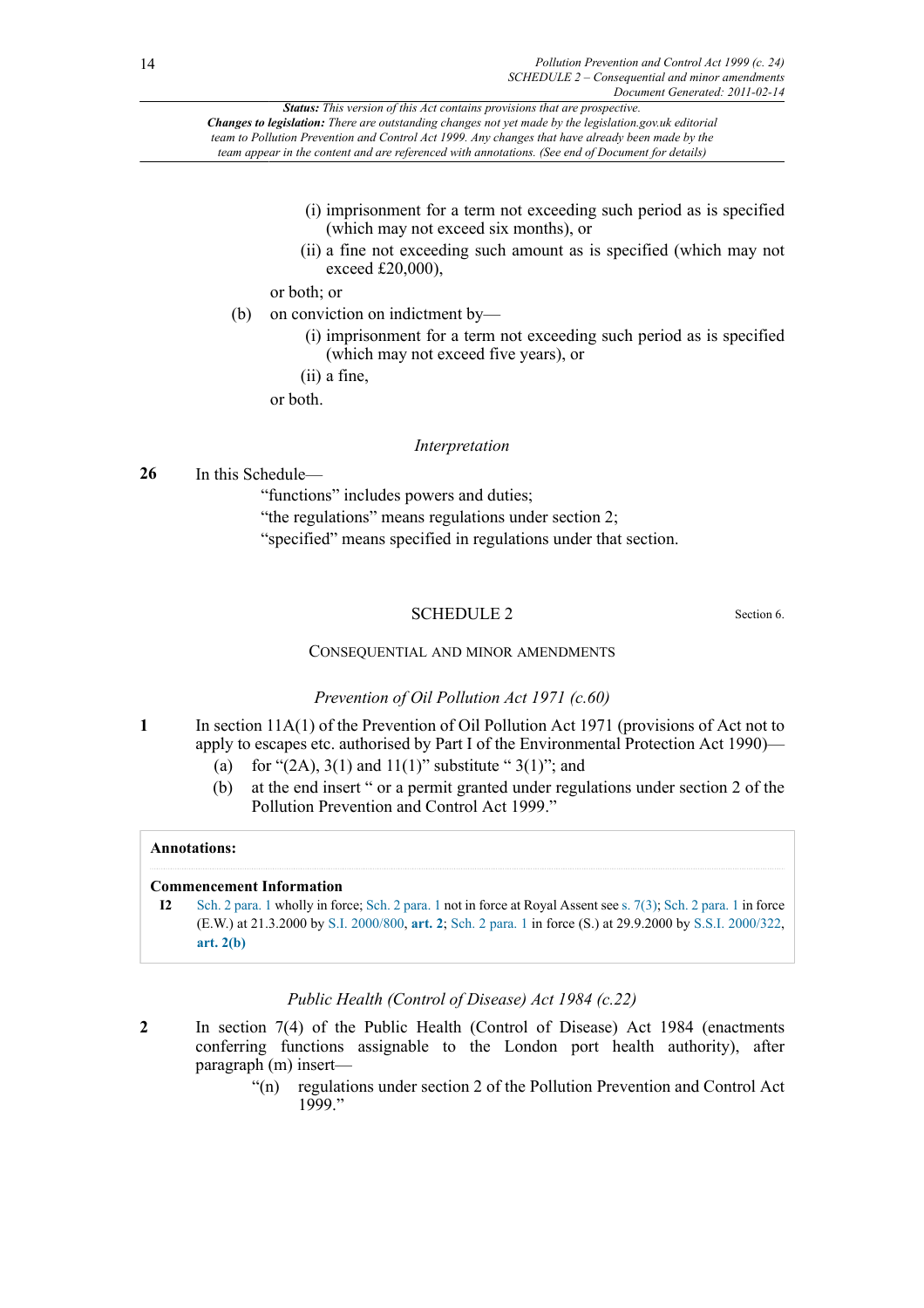#### **Annotations:**

#### **Commencement Information**

**I3** [Sch. 2 para. 2](http://www.legislation.gov.uk/id/ukpga/1999/24/schedule/2/paragraph/2) partly in force; [Sch. 2 para. 2](http://www.legislation.gov.uk/id/ukpga/1999/24/schedule/2/paragraph/2) not in force at Royal Assent see [s. 7\(3\)](http://www.legislation.gov.uk/id/ukpga/1999/24/section/7/3); [Sch. 2 para. 2](http://www.legislation.gov.uk/id/ukpga/1999/24/schedule/2/paragraph/2) in force (E.W.) at 21.3.2000 by [S.I. 2000/800,](http://www.legislation.gov.uk/id/uksi/2000/800) **[art. 2](http://www.legislation.gov.uk/id/uksi/2000/800/article/2)**

#### *Environmental Protection Act 1990 (c.43)*

**3** The Environmental Protection Act 1990 has effect subject to the following amendments.

#### **Annotations:**

#### **Commencement Information**

- **I4** [Sch. 2 para. 3](http://www.legislation.gov.uk/id/ukpga/1999/24/schedule/2/paragraph/3) wholly in force; [Sch. 2 para. 3](http://www.legislation.gov.uk/id/ukpga/1999/24/schedule/2/paragraph/3) not in force at Royal Assent see [s. 7\(3\)](http://www.legislation.gov.uk/id/ukpga/1999/24/section/7/3); [Sch. 2 para. 3](http://www.legislation.gov.uk/id/ukpga/1999/24/schedule/2/paragraph/3) in force (E.W.) at 21.3.2000 by [S.I. 2000/800](http://www.legislation.gov.uk/id/uksi/2000/800), **[art. 2](http://www.legislation.gov.uk/id/uksi/2000/800/article/2)**; [Sch. 2 para. 3](http://www.legislation.gov.uk/id/ukpga/1999/24/schedule/2/paragraph/3) in force (S.) at 29.9.2000 by [S.S.I. 2000/322](http://www.legislation.gov.uk/id/ssi/2000/322), **[art. 2\(b\)](http://www.legislation.gov.uk/id/ssi/2000/322/article/2/b)**
- **4** In section 8(7) (expenditure to be covered by charging schemes under the section is that of local enforcing authorities in exercising their functions under Part I of the Act), at the end insert " together with the expenditure incurred by the Environment Agency in exercising, in relation to authorisations granted by local enforcing authorities or the prescribed processes to which such authorisations relate, such of its functions as are specified in the scheme."

## **Annotations:**

#### **Commencement Information**

- <span id="page-14-1"></span>**I5** [Sch. 2 para. 4](http://www.legislation.gov.uk/id/ukpga/1999/24/schedule/2/paragraph/4) partly in force; [Sch. 2 para. 4](http://www.legislation.gov.uk/id/ukpga/1999/24/schedule/2/paragraph/4) not in force at Royal Assent see [s. 7\(3\)](http://www.legislation.gov.uk/id/ukpga/1999/24/section/7/3); [Sch. 2 para. 4](http://www.legislation.gov.uk/id/ukpga/1999/24/schedule/2/paragraph/4) in force (E.W.) at 21.3.2000 by [S.I. 2000/800,](http://www.legislation.gov.uk/id/uksi/2000/800) **[art. 2](http://www.legislation.gov.uk/id/uksi/2000/800/article/2)**
- **5** In section 77(2) (waste disposal licences: transition from Part I of the **[M12](#page-14-0)**Control of Pollution Act 1974), at the beginning insert " Subject to section 4 of the Pollution Prevention and Control Act 1999,".

#### **Annotations:**

## **Commencement Information**

**I6** [Sch. 2 para. 5](http://www.legislation.gov.uk/id/ukpga/1999/24/schedule/2/paragraph/5) wholly in force; [Sch. 2 para. 5](http://www.legislation.gov.uk/id/ukpga/1999/24/schedule/2/paragraph/5) not in force at Royal Assent see [s. 7\(3\)](http://www.legislation.gov.uk/id/ukpga/1999/24/section/7/3); [Sch. 2 para. 5](http://www.legislation.gov.uk/id/ukpga/1999/24/schedule/2/paragraph/5) in force (E.W.) at 21.3.2000 by [S.I. 2000/800](http://www.legislation.gov.uk/id/uksi/2000/800), **[art. 2](http://www.legislation.gov.uk/id/uksi/2000/800/article/2)**; [Sch. 2 para. 5](http://www.legislation.gov.uk/id/ukpga/1999/24/schedule/2/paragraph/5) in force (S.) at 29.9.2000 by [S.S.I. 2000/322](http://www.legislation.gov.uk/id/ssi/2000/322), **[art. 2\(b\)](http://www.legislation.gov.uk/id/ssi/2000/322/article/2/b)**

#### **Marginal Citations**

<span id="page-14-0"></span>**[M12](#page-14-1)** [1974 c. 40](http://www.legislation.gov.uk/id/ukpga/1974/40).

**6** In section 79(10) (restrictions on taking proceedings for statutory nuisance where proceedings possible under Part I of the Act), after "Part I" insert " or under regulations under section 2 of the Pollution Prevention and Control Act 1999."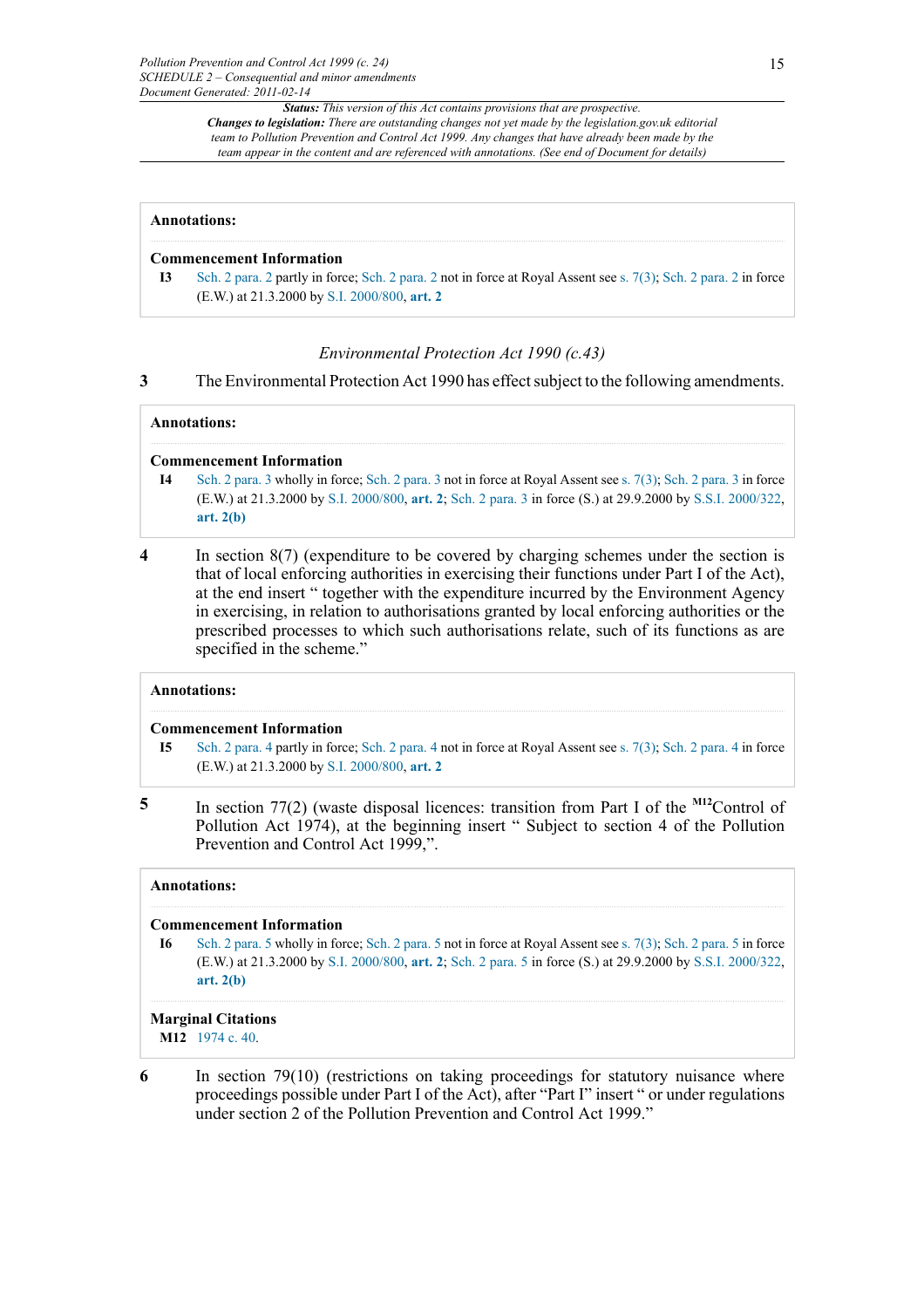#### **Annotations:**

#### **Commencement Information**

**I7** [Sch. 2 para. 6](http://www.legislation.gov.uk/id/ukpga/1999/24/schedule/2/paragraph/6) wholly in force; [Sch. 2 para. 6](http://www.legislation.gov.uk/id/ukpga/1999/24/schedule/2/paragraph/6) not in force at Royal Assent see [s. 7\(3\)](http://www.legislation.gov.uk/id/ukpga/1999/24/section/7/3); [Sch. 2 para. 6](http://www.legislation.gov.uk/id/ukpga/1999/24/schedule/2/paragraph/6) in force (E.W.) at 21.3.2000 by [S.I. 2000/800](http://www.legislation.gov.uk/id/uksi/2000/800), **[art. 2](http://www.legislation.gov.uk/id/uksi/2000/800/article/2)**; [Sch. 2 para. 6](http://www.legislation.gov.uk/id/ukpga/1999/24/schedule/2/paragraph/6) in force (S.) at 29.9.2000 by [S.S.I. 2000/322](http://www.legislation.gov.uk/id/ssi/2000/322), **[art. 2\(b\)](http://www.legislation.gov.uk/id/ssi/2000/322/article/2/b)**

## *Water Industry Act 1991 (c.56)*

<span id="page-15-1"></span>**7** In paragraph (a) of each of subsections (3) and (4) of section 206 of the Water Industry Act 1991 (exceptions from restrictions on disclosure of information), for "or the **[M13](#page-15-0)**Environment Act 1995" substitute " , the Environment Act 1995 or regulations under section 2 of the Pollution Prevention and Control Act 1999".

## **Annotations:**

## **Commencement Information**

**I8** [Sch. 2 para. 7](http://www.legislation.gov.uk/id/ukpga/1999/24/schedule/2/paragraph/7) partly in force; [Sch. 2 para. 7](http://www.legislation.gov.uk/id/ukpga/1999/24/schedule/2/paragraph/7) not in force at Royal Assent see [s. 7\(3\)](http://www.legislation.gov.uk/id/ukpga/1999/24/section/7/3); [Sch. 2 para. 7](http://www.legislation.gov.uk/id/ukpga/1999/24/schedule/2/paragraph/7) in force (E.W.) at 21.3.2000 by [S.I. 2000/800,](http://www.legislation.gov.uk/id/uksi/2000/800) **[art. 2](http://www.legislation.gov.uk/id/uksi/2000/800/article/2)**

## **Marginal Citations**

<span id="page-15-0"></span>**[M13](#page-15-1)** [1995 c. 25](http://www.legislation.gov.uk/id/ukpga/1995/25).

## *Water Resources Act 1991 (c.57)*

**8** In paragraph (a) of each of subsections (2) and (3) of section 204 of the Water Resources Act 1991 (exceptions from restrictions on disclosure of information), for "or the 1995 Act" substitute " , the 1995 Act or regulations under section 2 of the Pollution Prevention and Control Act 1999".

## **Annotations:**

## **Commencement Information**

**I9** [Sch. 2 para. 8](http://www.legislation.gov.uk/id/ukpga/1999/24/schedule/2/paragraph/8) partly in force; [Sch. 2 para. 8](http://www.legislation.gov.uk/id/ukpga/1999/24/schedule/2/paragraph/8) not in force at Royal Assent see [s. 7\(3\)](http://www.legislation.gov.uk/id/ukpga/1999/24/section/7/3); [Sch. 2 para. 8](http://www.legislation.gov.uk/id/ukpga/1999/24/schedule/2/paragraph/8) in force (E.W.) at 21.3.2000 by [S.I. 2000/800,](http://www.legislation.gov.uk/id/uksi/2000/800) **[art. 2](http://www.legislation.gov.uk/id/uksi/2000/800/article/2)**

## *Clean Air Act 1993 (c.11)*

**9** The Clean Air Act 1993 has effect subject to the following amendments.

## **Annotations:**

## **Commencement Information**

**I10** [Sch. 2 para. 9](http://www.legislation.gov.uk/id/ukpga/1999/24/schedule/2/paragraph/9) wholly in force; [Sch. 2 para. 9](http://www.legislation.gov.uk/id/ukpga/1999/24/schedule/2/paragraph/9) not in force at Royal Assent see [s. 7\(3\)](http://www.legislation.gov.uk/id/ukpga/1999/24/section/7/3); [Sch. 2 para. 9](http://www.legislation.gov.uk/id/ukpga/1999/24/schedule/2/paragraph/9) in force (E.W.) at 21.3.2000 by [S.I. 2000/800](http://www.legislation.gov.uk/id/uksi/2000/800), **[art. 2](http://www.legislation.gov.uk/id/uksi/2000/800/article/2)**; [Sch. 2 para. 9](http://www.legislation.gov.uk/id/ukpga/1999/24/schedule/2/paragraph/9) in force (S.) at 29.9.2000 by [S.S.I. 2000/322](http://www.legislation.gov.uk/id/ssi/2000/322), **[art. 2\(b\)](http://www.legislation.gov.uk/id/ssi/2000/322/article/2/b)**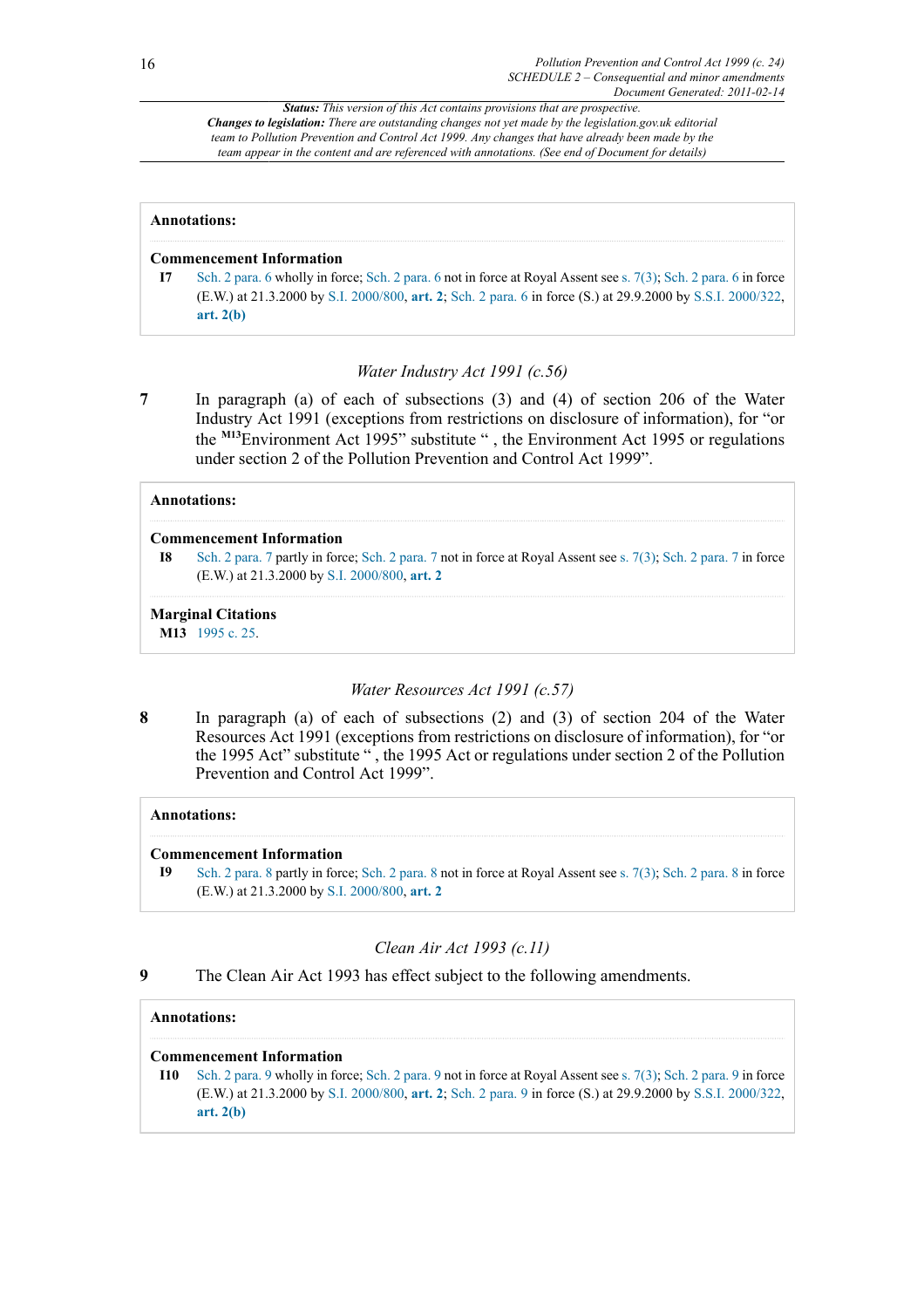**10** In section 33(1) (cable burning), after "a process subject to Part I of the Environmental Protection Act 1990" insert " or an activity subject to regulations under section 2 of the Pollution Prevention and Control Act 1999".

#### **Annotations:**

#### **Commencement Information**

- **I11** [Sch. 2 para. 10](http://www.legislation.gov.uk/id/ukpga/1999/24/schedule/2/paragraph/10) wholly in force; [Sch. 2 para. 10](http://www.legislation.gov.uk/id/ukpga/1999/24/schedule/2/paragraph/10) not in force at Royal Assent see [s. 7\(3\)](http://www.legislation.gov.uk/id/ukpga/1999/24/section/7/3); [Sch. 2 para. 10](http://www.legislation.gov.uk/id/ukpga/1999/24/schedule/2/paragraph/10) in force (E.W.) at 21.3.2000 by [S.I. 2000/800,](http://www.legislation.gov.uk/id/uksi/2000/800) **[art. 2](http://www.legislation.gov.uk/id/uksi/2000/800/article/2)**; [Sch. 2 para. 10](http://www.legislation.gov.uk/id/ukpga/1999/24/schedule/2/paragraph/10) in force (S.) at 29.9.2000 by [S.S.I.](http://www.legislation.gov.uk/id/ssi/2000/322) [2000/322,](http://www.legislation.gov.uk/id/ssi/2000/322) **[art. 2\(b\)](http://www.legislation.gov.uk/id/ssi/2000/322/article/2/b)**
- **11** In section 35(3) (limit on investigations into emissions from certain processes), after "any process subject to Part I of the Environmental Protection Act 1990" insert " or activity subject to regulations under section 2 of the Pollution Prevention and Control Act 1999".

## **Annotations:**

#### **Commencement Information**

**I12** [Sch. 2 para. 11](http://www.legislation.gov.uk/id/ukpga/1999/24/schedule/2/paragraph/11) wholly in force; [Sch. 2 para. 11](http://www.legislation.gov.uk/id/ukpga/1999/24/schedule/2/paragraph/11) not in force at Royal Assent see [s. 7\(3\)](http://www.legislation.gov.uk/id/ukpga/1999/24/section/7/3); [Sch. 2 para. 11](http://www.legislation.gov.uk/id/ukpga/1999/24/schedule/2/paragraph/11) in force (E.W.) at 21.3.2000 by [S.I. 2000/800,](http://www.legislation.gov.uk/id/uksi/2000/800) **[art. 2](http://www.legislation.gov.uk/id/uksi/2000/800/article/2)**; [Sch. 2 para. 11](http://www.legislation.gov.uk/id/ukpga/1999/24/schedule/2/paragraph/11) in force (S.) at 29.9.2000 by [S.S.I.](http://www.legislation.gov.uk/id/ssi/2000/322) [2000/322,](http://www.legislation.gov.uk/id/ssi/2000/322) **[art. 2\(b\)](http://www.legislation.gov.uk/id/ssi/2000/322/article/2/b)**

## *Railways Act 1993 (c.43)*

**12** In section 4(9) of the Railways Act 1993 (interpretation), for the definition of "environment" substitute—

> ""the environment" means all, or any, of the following media, namely, the air, water and land (and the medium of air includes the air within buildings and the air within other natural or man-made structures above or below ground);".

## **Annotations:**

## **Commencement Information**

**I13** [Sch. 2 para. 12](http://www.legislation.gov.uk/id/ukpga/1999/24/schedule/2/paragraph/12) wholly in force; [Sch. 2 para. 12](http://www.legislation.gov.uk/id/ukpga/1999/24/schedule/2/paragraph/12) not in force at Royal Assent see [s. 7\(3\)](http://www.legislation.gov.uk/id/ukpga/1999/24/section/7/3); [Sch. 2 para. 12](http://www.legislation.gov.uk/id/ukpga/1999/24/schedule/2/paragraph/12) in force (E.W.) at 21.3.2000 by [S.I. 2000/800,](http://www.legislation.gov.uk/id/uksi/2000/800) **[art. 2](http://www.legislation.gov.uk/id/uksi/2000/800/article/2)**; [Sch. 2 para. 12](http://www.legislation.gov.uk/id/ukpga/1999/24/schedule/2/paragraph/12) in force (S.) at 29.9.2000 by [S.S.I.](http://www.legislation.gov.uk/id/ssi/2000/322) [2000/322,](http://www.legislation.gov.uk/id/ssi/2000/322) **[art. 2\(b\)](http://www.legislation.gov.uk/id/ssi/2000/322/article/2/b)**

## *Merchant Shipping Act 1995 (c.21)*

**13** After section 136 of the Merchant Shipping Act 1995 (oil pollution) insert—

## "**136A Discharges etc. authorised under other enactments.**

<span id="page-16-0"></span>The provisions of sections  $131(1)$  and  $136(1)$  shall not apply to any discharge which is made under, and the provisions of section 136(1) shall not apply to any escape which is authorised by, an authorisation granted under Part I of the **[M14](#page-17-0)**Environmental Protection Act 1990 or a permit granted under regulations under section 2 of the Pollution Prevention and Control Act 1999."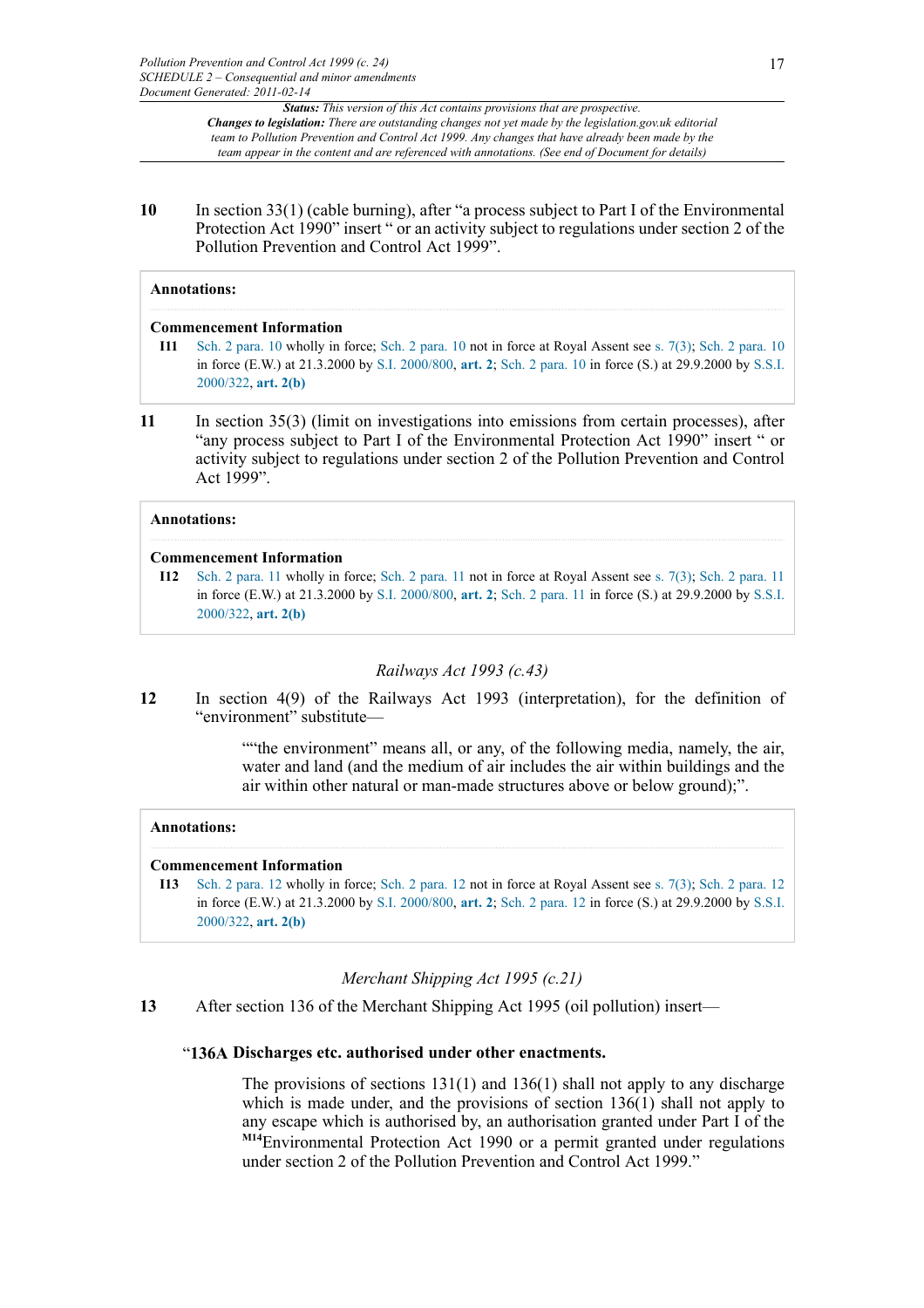#### **Annotations:**

**Marginal Citations**

**[M14](#page-16-0)** [1990 c. 43](http://www.legislation.gov.uk/id/ukpga/1990/43).

## <span id="page-17-0"></span>**Annotations:**

## **Commencement Information**

**I14** [Sch. 2 para. 13](http://www.legislation.gov.uk/id/ukpga/1999/24/schedule/2/paragraph/13) partly in force; [Sch. 2 para. 13](http://www.legislation.gov.uk/id/ukpga/1999/24/schedule/2/paragraph/13) not in force at Royal Assent see [s. 7\(3\);](http://www.legislation.gov.uk/id/ukpga/1999/24/section/7/3) [Sch. 2 para. 13](http://www.legislation.gov.uk/id/ukpga/1999/24/schedule/2/paragraph/13) in force (E.W.) at 21.3.2000 by [S.I. 2000/800](http://www.legislation.gov.uk/id/uksi/2000/800), **[art. 2](http://www.legislation.gov.uk/id/uksi/2000/800/article/2)**

## *Environment Act 1995 (c.25)*

**14** The Environment Act 1995 has effect subject to the following amendments.

## **Annotations: Commencement Information I15** [Sch. 2 para. 14](http://www.legislation.gov.uk/id/ukpga/1999/24/schedule/2/paragraph/14) wholly in force; [Sch. 2 para. 14](http://www.legislation.gov.uk/id/ukpga/1999/24/schedule/2/paragraph/14) not in force at Royal Assent see [s. 7\(3\)](http://www.legislation.gov.uk/id/ukpga/1999/24/section/7/3); [Sch. 2 para. 14](http://www.legislation.gov.uk/id/ukpga/1999/24/schedule/2/paragraph/14) in force (E.W.) at 21.3.2000 by [S.I. 2000/800,](http://www.legislation.gov.uk/id/uksi/2000/800) **[art. 2](http://www.legislation.gov.uk/id/uksi/2000/800/article/2)**; [Sch. 2 para. 14](http://www.legislation.gov.uk/id/ukpga/1999/24/schedule/2/paragraph/14) in force (S.) at 29.9.2000 by [S.S.I.](http://www.legislation.gov.uk/id/ssi/2000/322) [2000/322,](http://www.legislation.gov.uk/id/ssi/2000/322) **[art. 2\(b\)](http://www.legislation.gov.uk/id/ssi/2000/322/article/2/b)**

## **15** In section 5(5) (pollution control powers and functions), after paragraph (h) insert— "(i) regulations under section 2 of the Pollution Prevention and Control Act 1999;".

## **Annotations:**

## **Commencement Information**

**I16** [Sch. 2 para. 15](http://www.legislation.gov.uk/id/ukpga/1999/24/schedule/2/paragraph/15) partly in force; [Sch. 2 para. 15](http://www.legislation.gov.uk/id/ukpga/1999/24/schedule/2/paragraph/15) not in force at Royal Assent see [s. 7\(3\);](http://www.legislation.gov.uk/id/ukpga/1999/24/section/7/3) [Sch. 2 para. 15](http://www.legislation.gov.uk/id/ukpga/1999/24/schedule/2/paragraph/15) in force (E.W.) at 21.3.2000 by [S.I. 2000/800](http://www.legislation.gov.uk/id/uksi/2000/800), **[art. 2](http://www.legislation.gov.uk/id/uksi/2000/800/article/2)**

- **16** In section 33(5) (pollution control powers and functions in Scotland), before the word "and" at the end of paragraph (g) insert—
	- "(ga) regulations under section 2 of the Pollution Prevention and Control Act 1999;".

## **Annotations:**

## **Commencement Information**

- **I17** [Sch. 2 para. 16](http://www.legislation.gov.uk/id/ukpga/1999/24/schedule/2/paragraph/16) wholly in force; [Sch. 2 para. 16](http://www.legislation.gov.uk/id/ukpga/1999/24/schedule/2/paragraph/16) not in force at Royal Assent see [s. 7\(3\)](http://www.legislation.gov.uk/id/ukpga/1999/24/section/7/3); [Sch. 2 para. 16](http://www.legislation.gov.uk/id/ukpga/1999/24/schedule/2/paragraph/16) in force (E.W.) at 21.3.2000 by [S.I. 2000/800,](http://www.legislation.gov.uk/id/uksi/2000/800) **[art. 2](http://www.legislation.gov.uk/id/uksi/2000/800/article/2)**; [Sch. 2 para. 16](http://www.legislation.gov.uk/id/ukpga/1999/24/schedule/2/paragraph/16) in force (S.) at 29.9.2000 by [S.S.I.](http://www.legislation.gov.uk/id/ssi/2000/322) [2000/322,](http://www.legislation.gov.uk/id/ssi/2000/322) **[art. 2\(b\)](http://www.legislation.gov.uk/id/ssi/2000/322/article/2/b)**
- **17** In section 56(1) (interpretation of Part I), for the definition of "the environment" substitute—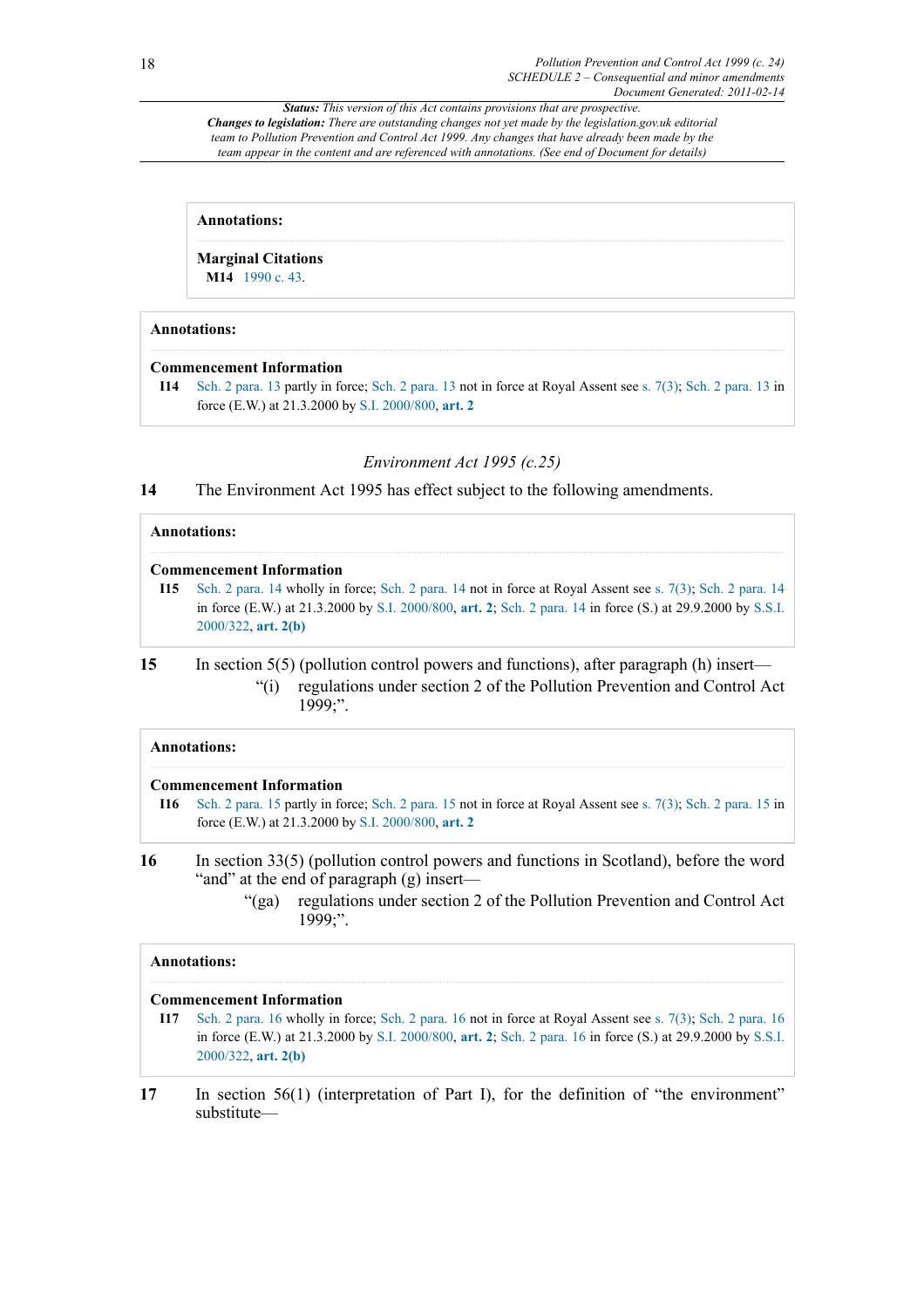""the environment" means all, or any, of the following media, namely, the air, water and land (and the medium of air includes the air within buildings and the air within other natural or man-made structures above or below ground);".

#### **Annotations:**

#### **Commencement Information**

- **I18** [Sch. 2 para. 17](http://www.legislation.gov.uk/id/ukpga/1999/24/schedule/2/paragraph/17) wholly in force; [Sch. 2 para. 17](http://www.legislation.gov.uk/id/ukpga/1999/24/schedule/2/paragraph/17) not in force at Royal Assent see [s. 7\(3\)](http://www.legislation.gov.uk/id/ukpga/1999/24/section/7/3); [Sch. 2 para. 17](http://www.legislation.gov.uk/id/ukpga/1999/24/schedule/2/paragraph/17) in force (E.W.) at 21.3.2000 by [S.I. 2000/800,](http://www.legislation.gov.uk/id/uksi/2000/800) **[art. 2](http://www.legislation.gov.uk/id/uksi/2000/800/article/2)**; [Sch. 2 para. 17](http://www.legislation.gov.uk/id/ukpga/1999/24/schedule/2/paragraph/17) in force (S.) at 29.9.2000 by [S.S.I.](http://www.legislation.gov.uk/id/ssi/2000/322) [2000/322,](http://www.legislation.gov.uk/id/ssi/2000/322) **[art. 2\(b\)](http://www.legislation.gov.uk/id/ssi/2000/322/article/2/b)**
- **18** (1) Section 113(5) (disclosure of information: interpretation) is amended as follows.
	- (2) For the definition of "the environment" substitute—

""the environment" means all, or any, of the following media, namely, the air, water and land (and the medium of air includes the air within buildings and the air within other natural or man-made structures above or below ground);".

(3) In the definition of "local enforcing authority", at the end of paragraph (b) insert " or".

#### **Annotations:**

#### **Commencement Information**

**I19** [Sch. 2 para. 18](http://www.legislation.gov.uk/id/ukpga/1999/24/schedule/2/paragraph/18) wholly in force; [Sch. 2 para. 18](http://www.legislation.gov.uk/id/ukpga/1999/24/schedule/2/paragraph/18) not in force at Royal Assent see [s. 7\(3\)](http://www.legislation.gov.uk/id/ukpga/1999/24/section/7/3); [Sch. 2 para. 18](http://www.legislation.gov.uk/id/ukpga/1999/24/schedule/2/paragraph/18) in force (E.W.) at 21.3.2000 by [S.I. 2000/800,](http://www.legislation.gov.uk/id/uksi/2000/800) **[art. 2](http://www.legislation.gov.uk/id/uksi/2000/800/article/2)**; [Sch. 2 para. 18](http://www.legislation.gov.uk/id/ukpga/1999/24/schedule/2/paragraph/18) in force (S.) at 29.9.2000 by [S.S.I.](http://www.legislation.gov.uk/id/ssi/2000/322) [2000/322,](http://www.legislation.gov.uk/id/ssi/2000/322) **[art. 2\(b\)](http://www.legislation.gov.uk/id/ssi/2000/322/article/2/b)**

## *Finance Act 1996 (c.8)*

- **19** In section 66 of the Finance Act 1996 (landfill tax: definition of landfill site), after paragraph (b) insert—
	- "(ba) a permit under regulations under section 2 of the Pollution Prevention and Control Act 1999 is in force in relation to the land and authorises deposits or disposals in or on the land,".

## **Annotations:**

## **Commencement Information**

**I20** [Sch. 2 para. 19](http://www.legislation.gov.uk/id/ukpga/1999/24/schedule/2/paragraph/19) partly in force; [Sch. 2 para. 19](http://www.legislation.gov.uk/id/ukpga/1999/24/schedule/2/paragraph/19) not in force at Royal Assent see [s. 7\(3\);](http://www.legislation.gov.uk/id/ukpga/1999/24/section/7/3) [Sch. 2 para. 19](http://www.legislation.gov.uk/id/ukpga/1999/24/schedule/2/paragraph/19) in force (E.W.) at 21.3.2000 by [S.I. 2000/800](http://www.legislation.gov.uk/id/uksi/2000/800), **[art. 2](http://www.legislation.gov.uk/id/uksi/2000/800/article/2)**

## *Government of Wales Act 1998 (c.38)*

- **20** In Schedule 3 to the Government of Wales Act 1998 (provisions about the transfer of functions), in paragraph 6(3) (meaning of "relevant transferred environmental function"), after paragraph (b) insert "or
	- (c) under, or under regulations under section 2 of, the Pollution Prevention and Control Act 1999,".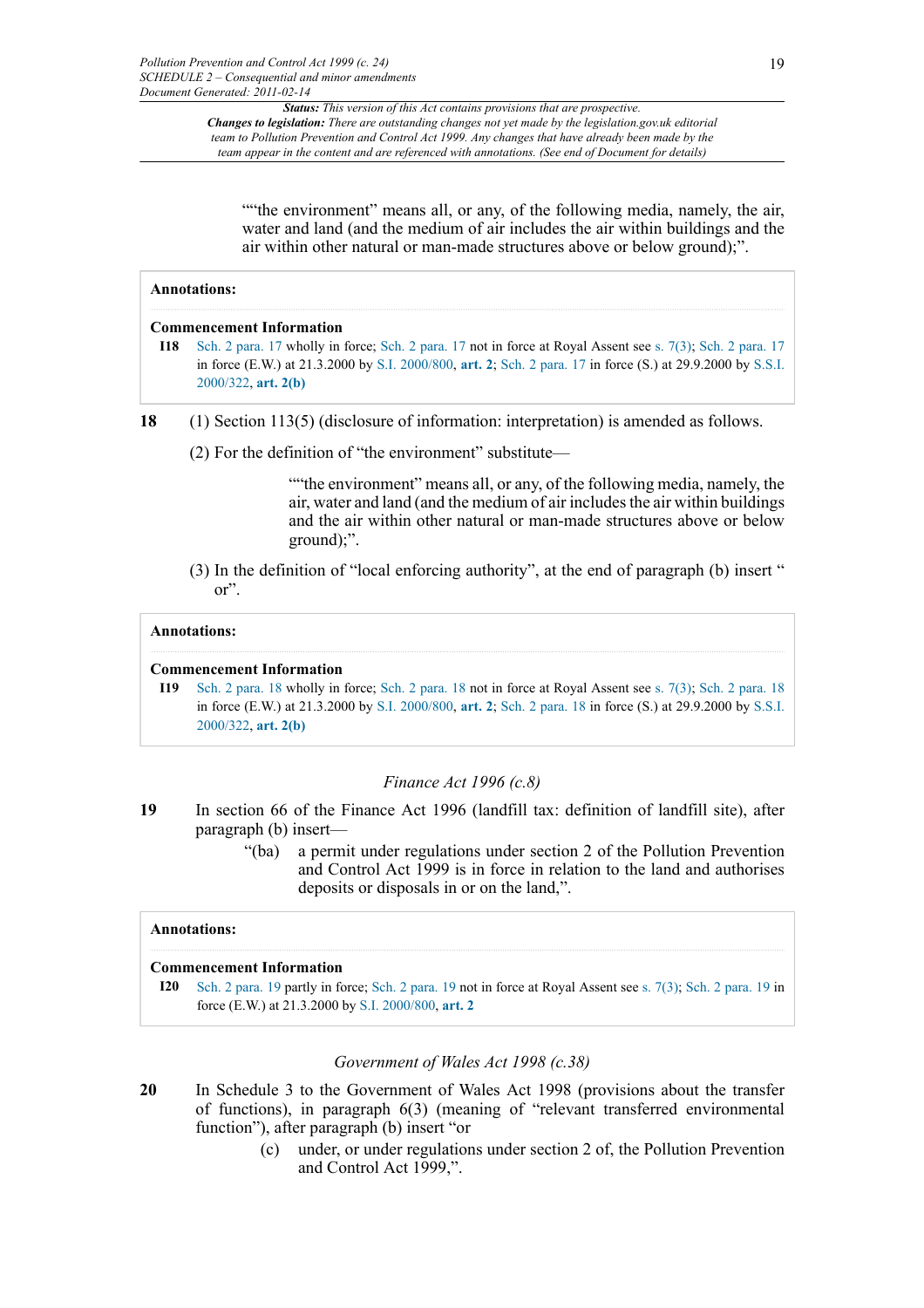## **Annotations:**

## **Commencement Information**

**I21** [Sch. 2 para. 20](http://www.legislation.gov.uk/id/ukpga/1999/24/schedule/2/paragraph/20) partly in force; [Sch. 2 para. 20](http://www.legislation.gov.uk/id/ukpga/1999/24/schedule/2/paragraph/20) not in force at Royal Assent see [s. 7\(3\);](http://www.legislation.gov.uk/id/ukpga/1999/24/section/7/3) [Sch. 2 para. 20](http://www.legislation.gov.uk/id/ukpga/1999/24/schedule/2/paragraph/20) in force (E.W.) at 21.3.2000 by [S.I. 2000/800](http://www.legislation.gov.uk/id/uksi/2000/800), **[art. 2](http://www.legislation.gov.uk/id/uksi/2000/800/article/2)**

## PROSPECTIVE

#### SCHEDULE 3

#### REPEALS

## **Annotations:**

#### **Extent Information**

E1 For extent of repeals see [s. 7\(7\).](http://www.legislation.gov.uk/id/ukpga/1999/24/section/7/7)

| <b>Chapter</b> | <b>Short title</b>                                                    | <b>Extent of repeal</b>                                                                                                                                                               |
|----------------|-----------------------------------------------------------------------|---------------------------------------------------------------------------------------------------------------------------------------------------------------------------------------|
| 1971 c. 60.    | Prevention of Oil Pollution<br>Act 1971.                              | In section $11A(1)$ , the<br>words "an authorisation"<br>granted under Part I of the<br><b>Environmental Protection</b><br>Act 1990 or".                                              |
| 1984 c. 22.    | Public Health (Control of<br>Disease) Act 1984.                       | Section $7(4)(1)$ .                                                                                                                                                                   |
| 1990 c. 43.    | <b>Environmental Protection</b><br>Act 1990.                          | Sections 1 to 28.<br>In section 79 $(10)$ , the words<br>"under Part I or".<br>Schedule 1.                                                                                            |
| 1991 c. 56.    | Water Industry Act 1991.                                              | Section 138(2) to $(4)$ .<br>In section 206(3)(a), "I or".<br>In section 206(4)(a), "I or".                                                                                           |
| 1991 c. 57.    | Water Resources Act 1991.                                             | Section $88(1)(b)$ .<br>In section 204(2)(a), "I or".<br>In section $204(3)(a)$ , "I or".                                                                                             |
| 1991 c. 60.    | <b>Water Consolidation</b><br>(Consequential Provisions)<br>Act 1991. | In Schedule 1, paragraph 56.                                                                                                                                                          |
| 1993 c. 11.    | Clean Air Act 1993.                                                   | In section $33(1)$ , the words<br>"a process subject to Part I of<br>the Environmental Protection<br>Act 1990 or".<br>In section $35(3)$ , the words<br>"process subject to Part I of |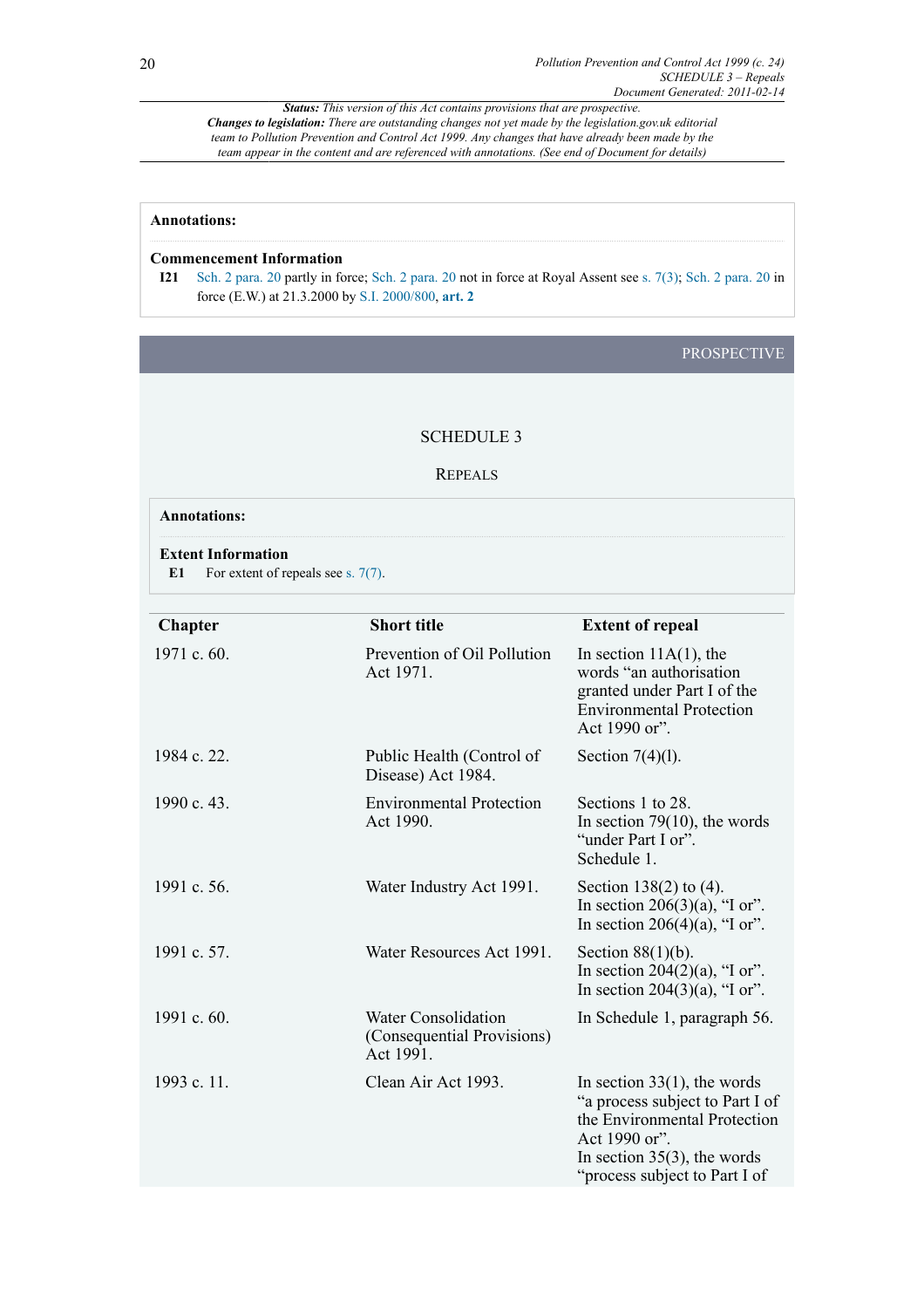|             |                                       | the Environmental Protection<br>Act 1990 or".<br>Section $36(3)$ .<br>Section 41.                                                                                                                                                                                                                                                                                                                                                                                                                                                                                                                                                                                                                                                                                                                                                                                                                                                                                                                                                                                                                      |
|-------------|---------------------------------------|--------------------------------------------------------------------------------------------------------------------------------------------------------------------------------------------------------------------------------------------------------------------------------------------------------------------------------------------------------------------------------------------------------------------------------------------------------------------------------------------------------------------------------------------------------------------------------------------------------------------------------------------------------------------------------------------------------------------------------------------------------------------------------------------------------------------------------------------------------------------------------------------------------------------------------------------------------------------------------------------------------------------------------------------------------------------------------------------------------|
| 1993 c. 12. | Radioactive Substances Act<br>1993.   | In Schedule 4, paragraph 6.                                                                                                                                                                                                                                                                                                                                                                                                                                                                                                                                                                                                                                                                                                                                                                                                                                                                                                                                                                                                                                                                            |
| 1994 c. 19. | Local Government (Wales)<br>Act 1994. | In Schedule 9, paragraph<br>$17(1)$ .                                                                                                                                                                                                                                                                                                                                                                                                                                                                                                                                                                                                                                                                                                                                                                                                                                                                                                                                                                                                                                                                  |
| 1995 c. 21. | Merchant Shipping Act<br>1995.        | In section 136A, the<br>words "an authorisation"<br>granted under Part I of the<br><b>Environmental Protection</b><br>Act 1990 or".                                                                                                                                                                                                                                                                                                                                                                                                                                                                                                                                                                                                                                                                                                                                                                                                                                                                                                                                                                    |
| 1995 c. 25. | Environment Act 1995.                 | In section $5(5)(e)$ , "I,".<br>In section $33(5)(e)$ , "I,".<br>In section $56(1)$ ,<br>paragraph (b) of the<br>definition of "environmental<br>licence" in relation to<br>the Environment Agency<br>and paragraph (c) of the<br>definition of "environmental<br>licence" in relation to the<br><b>Scottish Environment</b><br>Protection Agency.<br>In section $108(15)$ —<br>paragraph (a) of the<br>definition of "local enforcing"<br>authority",<br>in paragraph (g) of the<br>definition of "pollution"<br>control functions" in relation<br>to the Environment Agency<br>or the Scottish Environment<br>Protection Agency, "I,", and<br>in paragraph (a) of the<br>definition of "pollution<br>control functions" in relation<br>to a local enforcing authority,<br>" $I$ or".<br>Section $111(6)$ .<br>In section $113(5)$ , in the<br>definition of "local enforcing<br>authority", paragraph (d) and<br>the "or" preceding it.<br>In section $114(2)(a)(iii)$ , "15,<br>$22(5)$ ,".<br>In Schedule 20, in paragraph<br>$4(3)(b)$ , " $22(5)$ ,".<br>In Schedule 22, paragraphs<br>45 to 61. |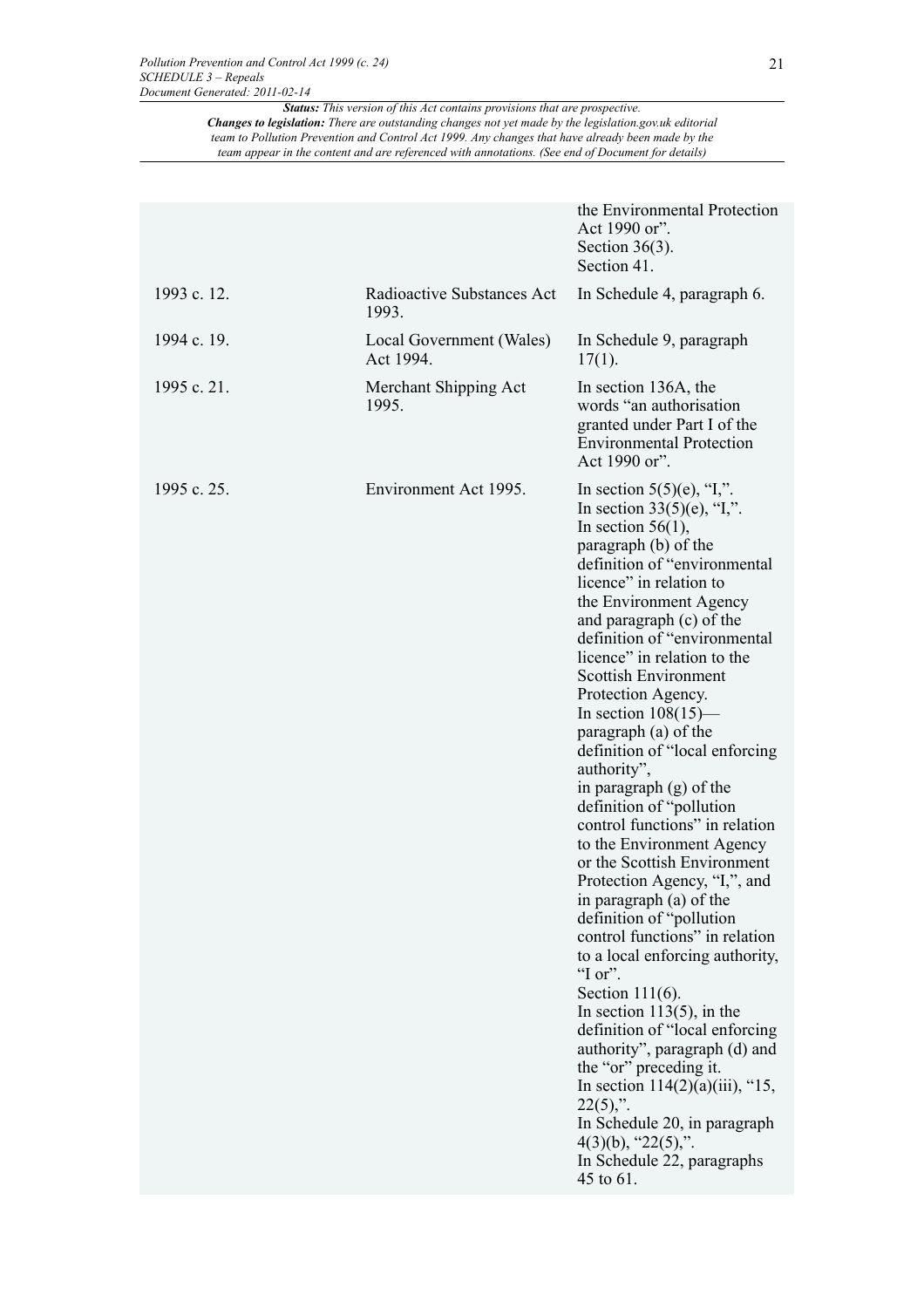| 1996 c. 8.  | Finance Act 1996.               | Section $43A(4)(b)$ to (d).             |
|-------------|---------------------------------|-----------------------------------------|
| 1998 c. 38. | Government of Wales Act<br>1998 | In Schedule 3, paragraph<br>$6(3)(a)$ . |
|             |                                 |                                         |